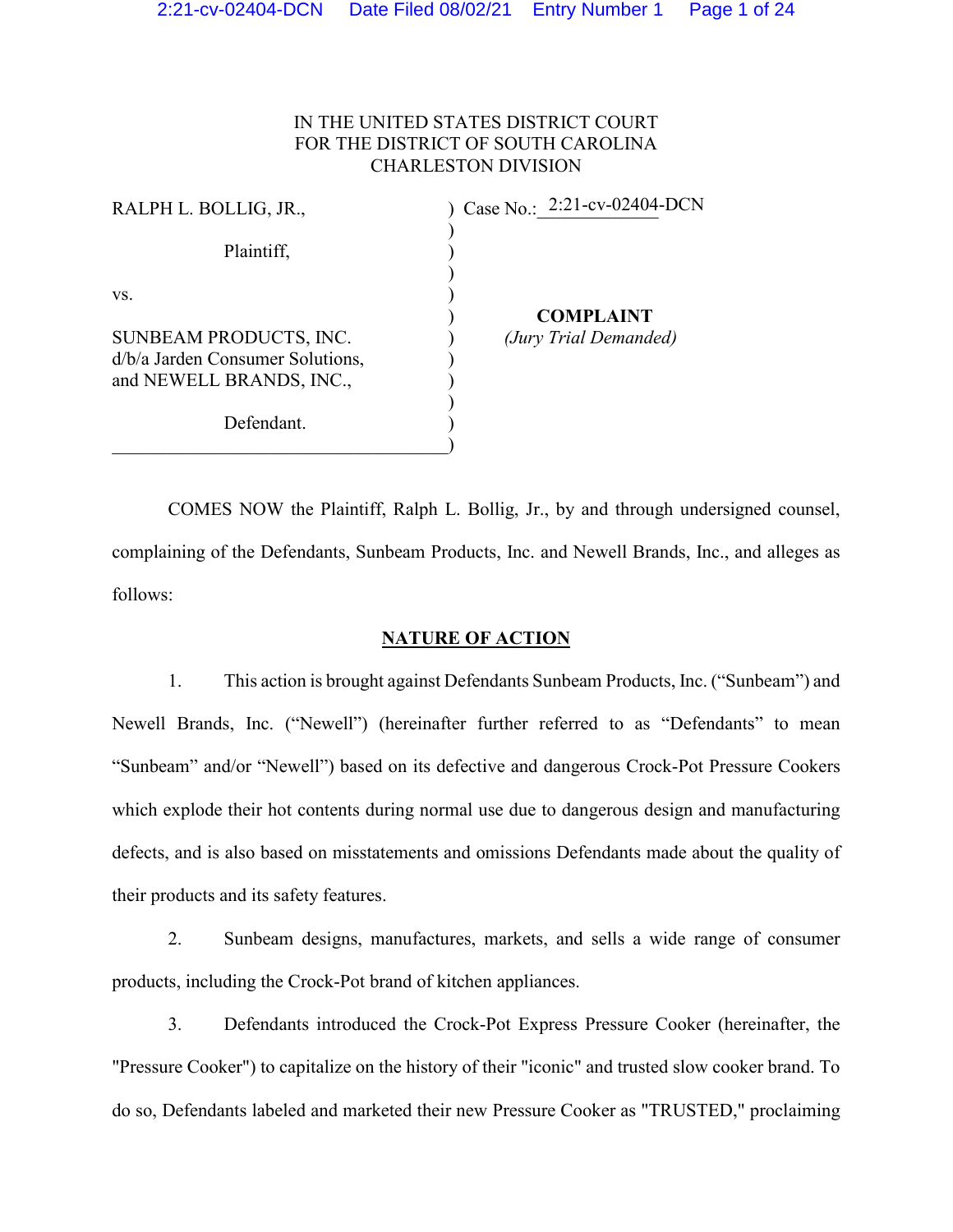"the Crock-Pot brand is a leader in one pot cooking" and "features a locking, air-tight lid that stays sealed under pressure for a total peace-of-mind."

4. Defendants emphasized the Pressure Cooker's safety features in their Owner's Guide, including that the "[a]irtight lid stays locked until pressure is released."

5. Moreover, in marketing materials delivered to retailers, Defendants made similar claims: "Designed with an airtight locking lid stays sealed under pressure for added safety."

6. Moreover, the Defendants engaged in additional substantial online, print and other mass media marketing efforts to inform potential users and/or purchasers of the Pressure Cooker that it was trusted, safe and useful.

7. Despite Defendants' claimed dedication to quality manufacturing and implementing alleged safety protection features, Defendants instead designed, manufactured, marketed, and sold online and through third-party retailers the Pressure Cooker that suffers from serious and dangerous design and manufacturing defects.

8. Specifically, during ordinary and routine operation, the Pressure Cooker generates extreme heat and steam. When the defect manifests itself, however, the built-up pressure and steam trapped inside the Pressure Cooker causes its scalding hot contents to burst and erupt from the appliance when the lid is opened by the consumer, resulting in significant and painful personal injury to the consumer.

9. The defect includes, without limitation, a defective pressure release valve that inaccurately indicates that the built-up pressure has escaped the appliance, a misaligned locking arrow indicator, a locking pin which is too short and/or inadequate to prevent the lid from opening while under pressure, a strike plate made of material inadequate and/or insufficient to prevent the lid from opening while under pressure, a faulty gasket that allows the lid to open despite the presence of significant built-up pressure, inadequate warnings, and/or failures of other purported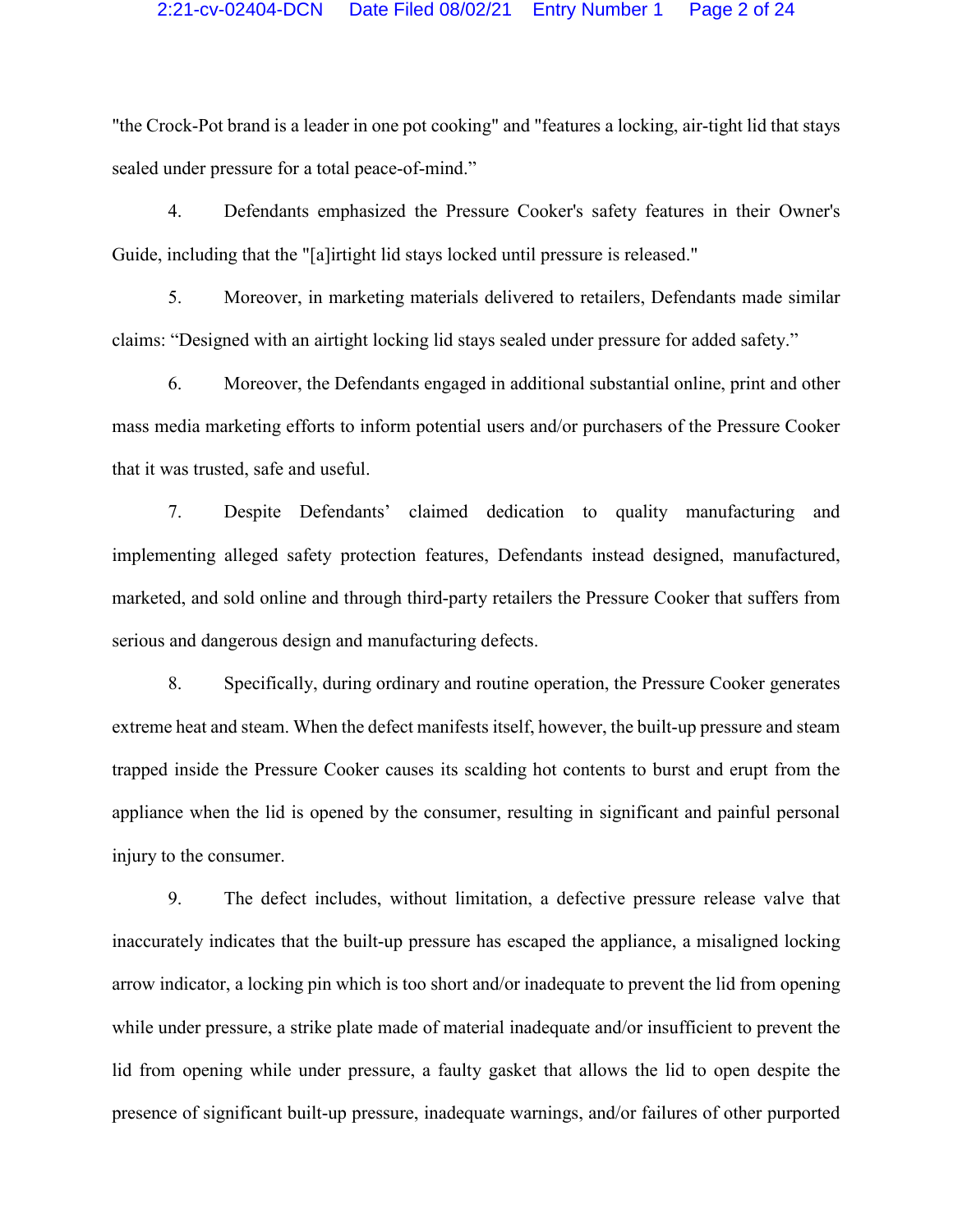built-in safety feature(s) designed to prevent the lid from opening until all the pressure is released (hereinafter, "Defect").

10. The Pressure Cooker at issue is a Crock-Pot Express Pressure Cooker model sold by Defendants, Model Number SCCPPC600-V 1.

11. At all relevant times, Defendants knew or should have known of the Defect but nevertheless sold the Pressure Cooker to Plaintiff, failed to warn Plaintiff of the serious safety risk posed by the Defect and instead represented safety features would prevent the Defect from manifesting, and failed to adequately recall the dangerously defective Pressure Cooker despite the risk of significant injuries to consumers as well as the failure of the product.

12. As a direct and proximate result of Defendants' concealment of the Defect, failure to warn Plaintiff of the Defect, misrepresentations about its safety features, the inherent safety risk posed by the Pressure Cooker, the failure to remove the defective Pressure Cooker from the stream of commerce, and failure to recall or remedy the Defect, Plaintiff purchased Defendants' defective and unsafe Pressure Cooker when he otherwise would not have.

13. The Pressure Cooker at issue failed as a result of the Defect when Plaintiff opened/turned the lid to his Pressure Cooker, causing scalding hot contents to erupt from the appliance, and resulting in significant and painful personal injuries to him.

14. The Defects at issue posed and continue to pose a substantial safety risk to consumers and the public, including Plaintiff.

### **PARTIES, VENUE & JURISDICTION**

15. In or around December of 2018, Plaintiff acquired a new Pressure Cooker (Model Number SCCPPC600-Vl). The Pressure Cooker was in its original unopened packaging and had not been modified in any fashion. The Package contained Defendants' instruction manual, which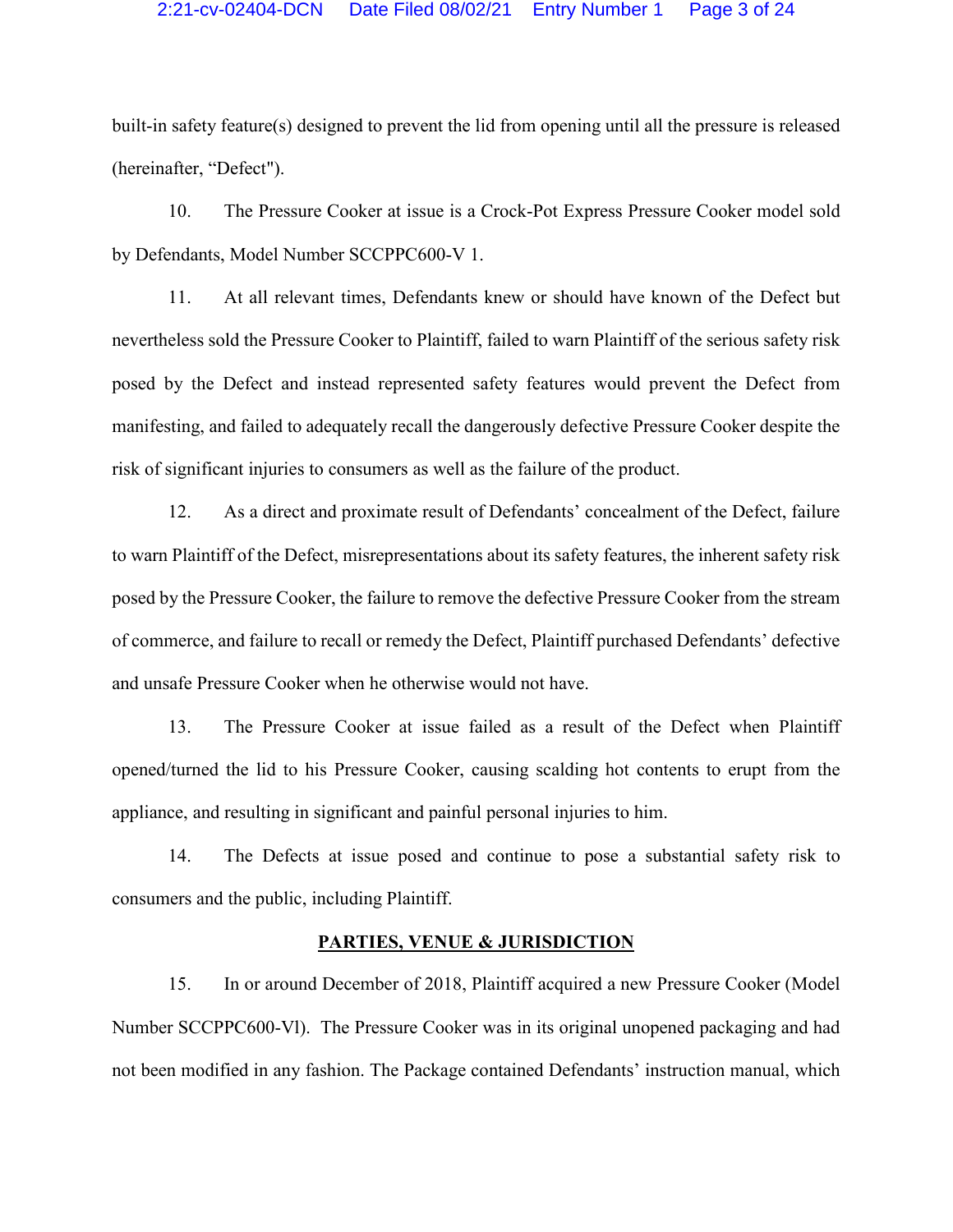Plaintiff read prior to its use and followed all instructions therein. Plaintiff suffered substantial and painful injuries when his Pressure Cooker failed during normal use as a result of the Defect.

16. Upon information and belief, Defendant Sunbeam is a corporation, organized and existing pursuant to the laws of the State of Delaware with its principal place of business in Boca Raton, Florida and does business in the County of Dorchester, State of South Carolina.

17. Upon information and belief, Defendant Newell is a corporation, organized and existing pursuant to the laws of the State of Delaware with its principal place of business in Hoboken, New Jersey and does business in the County of Dorchester, State of South Carolina.

18. That the Plaintiff is a citizen and resident of the County of Dorchester, State of South Carolina.

19. That the injury giving rise to this action occurred in the County of Dorchester, State of South Carolina on or about November 17, 2019 and the most substantial part of the acts and omissions giving rise to this action occurred in the County of Dorchester, State of South Carolina

20. That the defective product at issue was marketed in the State of South Carolina and that the Defendants' marketing was received by Plaintiff in the State of South Carolina.

21. This Court has jurisdiction over the subject matter presented by this Complaint pursuant to 28 U.S.C. 1332 (a)(1) because the amount in controversy exceeds \$75,000.00, exclusive of interest and costs, and diversity of citizenship exists between the parties.

### **FACTUAL ALLEGATIONS**

22. The preceding paragraphs are hereby reincorporated herein by this reference as if set forth herein verbatim.

23. On or about November 17, 2019, after acquiring the Pressure Cooker, Plaintiff used it to prepare a meal and followed instructions enclosed with the Pressure Cooker.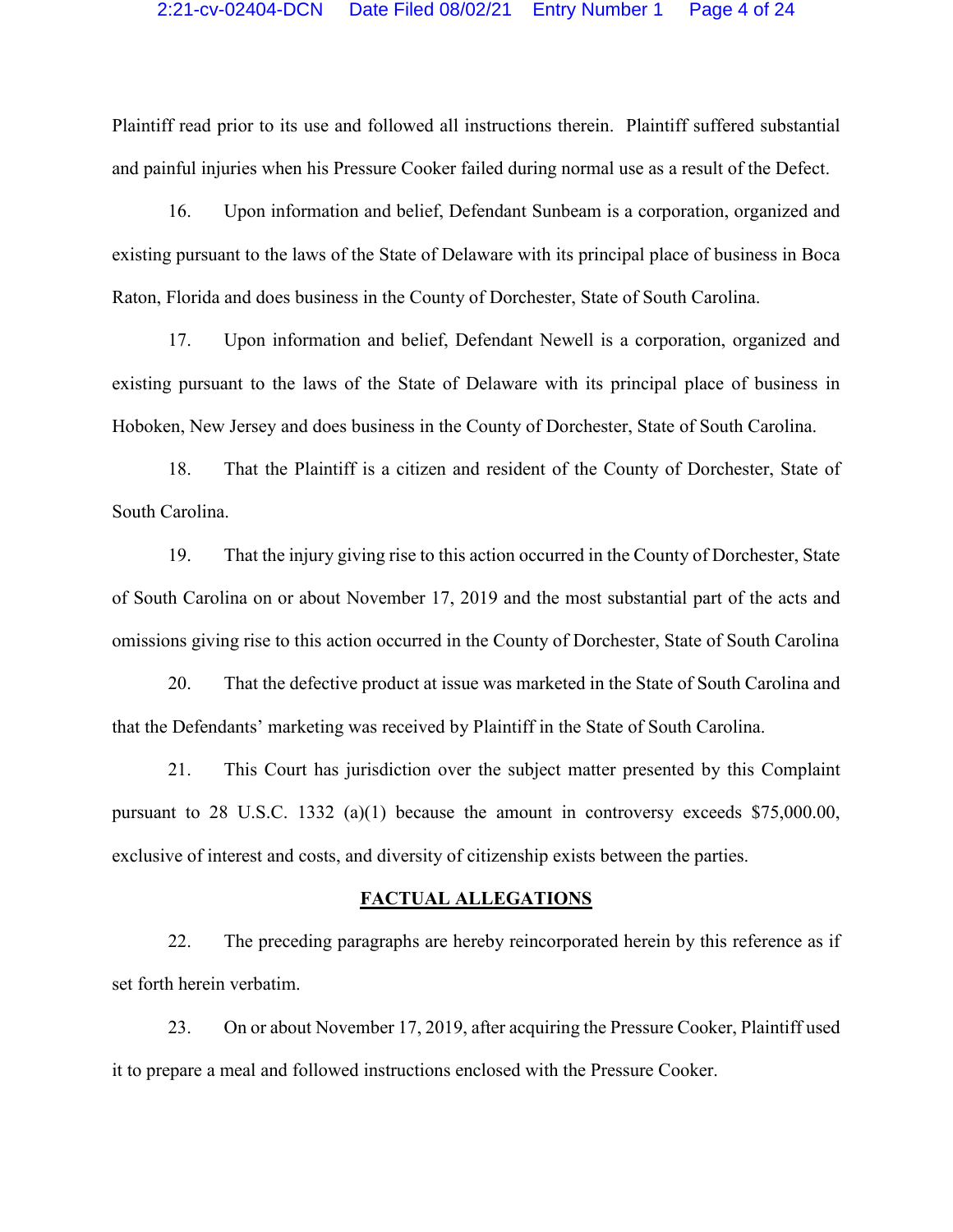24. After the Pressure Cooker indicated it had finished cooking the meal and was no longer under pressure, and that it was safe to open or otherwise operate, it suddenly and without warning exploded, causing scalding hot liquid, contents, and steam to fly out of the Pressure Cooker and onto Plaintiff.

25. The Pressure Cooker had not been misused and had not been modified post-sale before it failed.

26. As a direct and proximate result of the explosion of the Pressure Cooker and the expulsion of scalding contents therefrom, Plaintiff suffered severely painful and disfiguring burns to the body, and resulting pain and suffering, disability, mental anguish, embarrassment and humiliation, loss of capacity for the enjoyment of life, lost wages, and medical and nursing care and treatment. The injuries are either permanent or continuing in nature, and Plaintiff will suffer the losses and impairment in the future.

27. Upon information and belief, at all relevant times, Defendant Sunbeam is and was the designer, manufacturer, producer, distributor, vendor, seller of and/or marketing entity for the Pressure Cooker.

28. Upon information and belief, at all relevant times, Defendant Newell is and was the designer, manufacturer, producer, distributor, vendor, seller of and/or marketing entity for the Pressure Cooker.

29. Upon information and belief, at all relevant times, Defendants Sunbeam and/or Newell tested and inspected the Pressure Cooker in order to ensure that it was free from defects and safe for consumer use.

30. The Pressure Cooker is an electric kitchen appliance designed to be used for efficient preparation of food. The product is designed to prepare meals by cooking liquids inside a pot that produces steam, which is trapped inside of the Pressure Cooker to create pressure. The resulting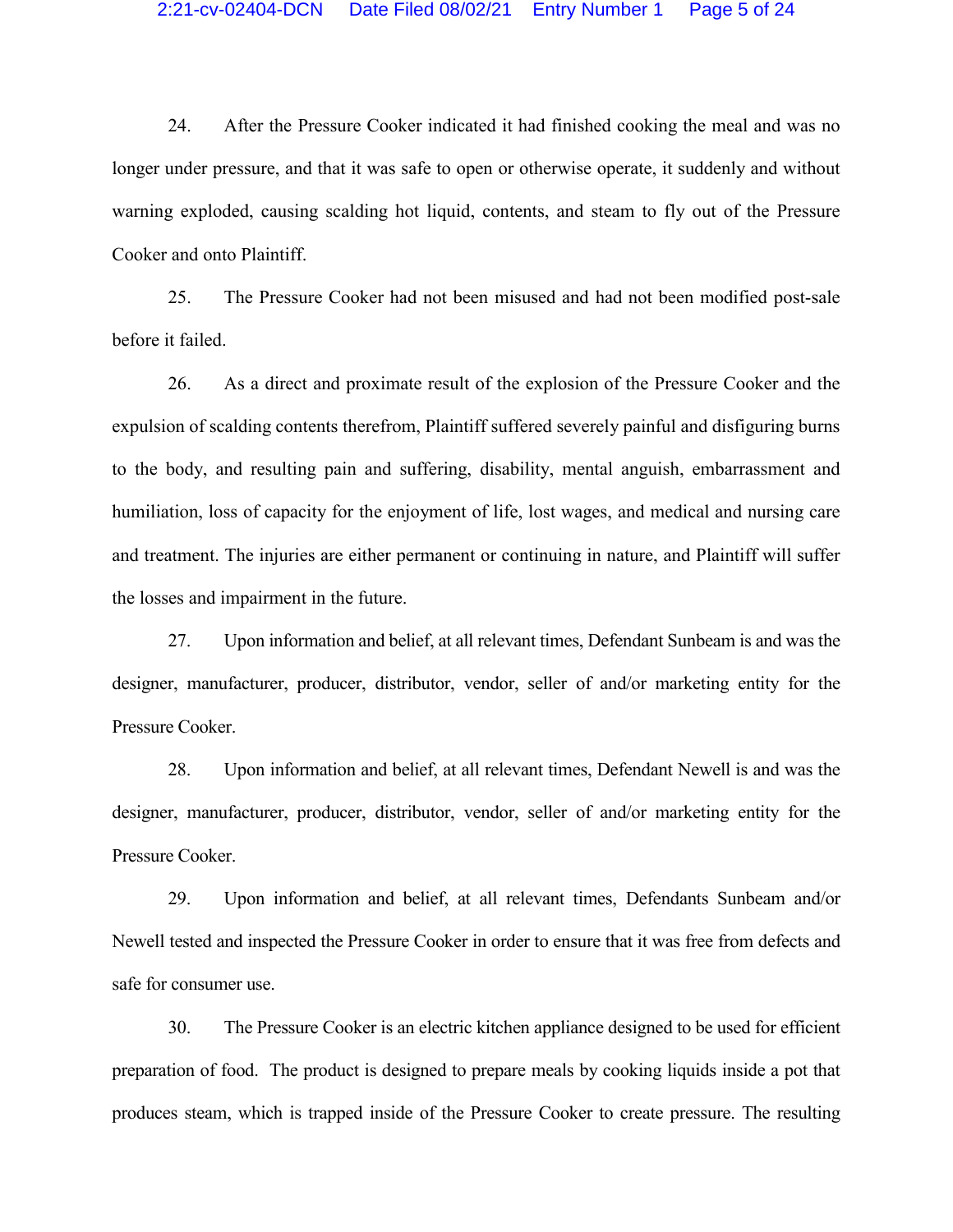temperatures produced are expected to cook meals more efficiently, while allegedly maintaining more nutrients than conventional cooking methods.

31. Other consumers reported similar horrific experiences as Plaintiff to Defendants prior to Plaintiff's incident. However, Defendant still allowed the Defect to exist and failed to issue any warnings.

### **COUNT I – PRODUCTS / STRICT LIABILITY AGAINST SUNBEAM**

32. Plaintiff realleges and readopts all preceding allegations set forth in all preceding paragraphs as if fully set forth herein.

33. At all relevant times, Defendant Sunbeam was in the business of designing, manufacturing, inspecting, testing, distributing, selling and/or marketing pressure cookers and did design, manufacture, inspect, test, distribute, sell and/or market the Pressure Cooker giving rise to the subject Complaint.

34. The Pressure Cooker failed to perform in a manner reasonably expected in light of its nature and intended function when it failed and caused severe injuries.

35. The Pressure Cooker had not been misused post-sale before it failed.

36. The Pressure Cooker was within its anticipated useful life when it failed.

37. Defendants' Pressure Cooker reached Plaintiff in the same condition as when it left Defendant's control.

38. The Pressure Cooker failure was such that would not have occurred in the absence of a defect or unreasonably dangerous condition within it.

39. Specifically, the Pressure Cooker was unreasonably dangerous and/or defective in that:

> a. it was dangerous to an extent beyond that which would be contemplated by the ordinary consumer who purchases and/or uses it, with the ordinary knowledge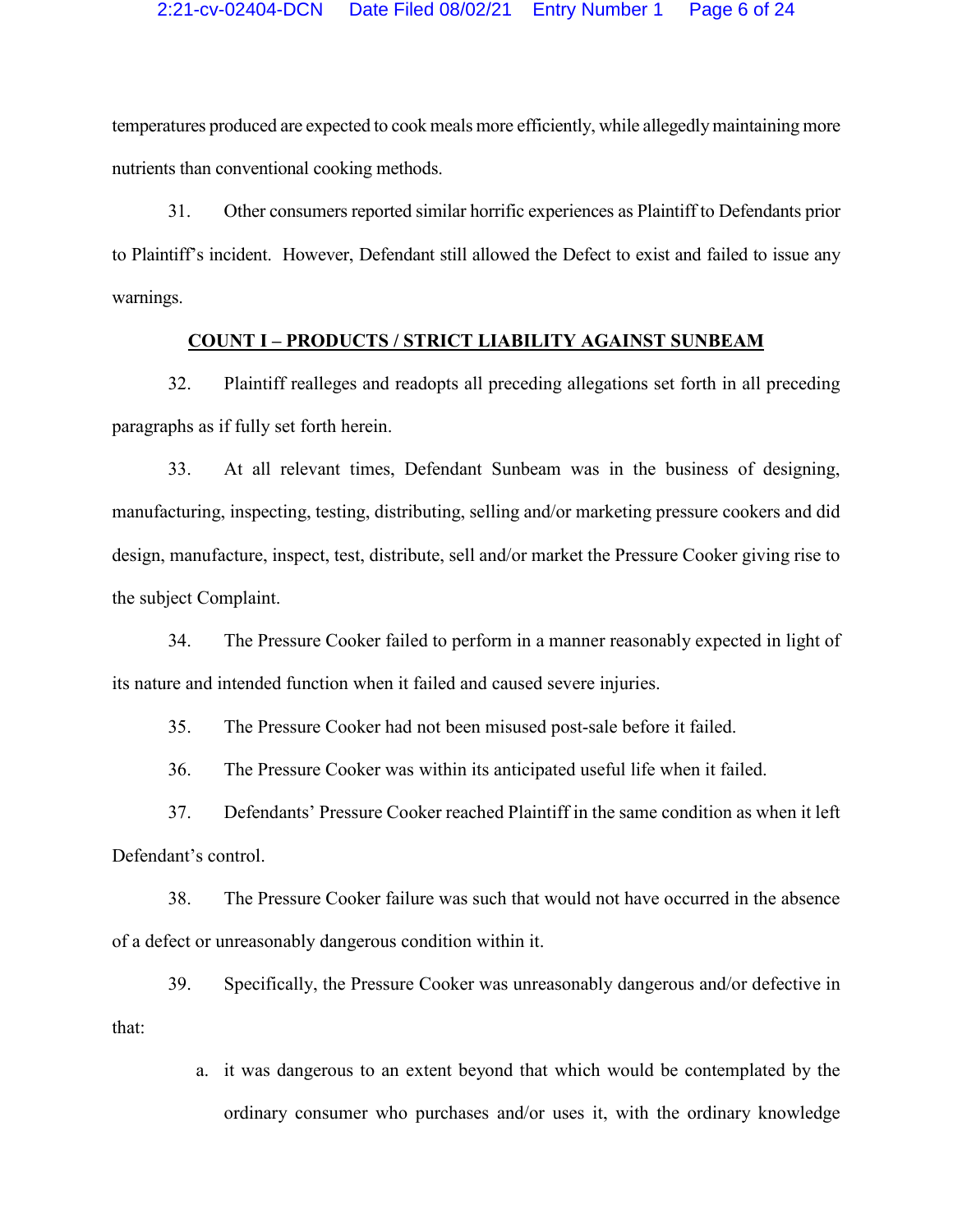common to the community as to its characteristics; and/or

b. a reasonably prudent manufacturer would not have put it on the market assuming that manufacturer knew of its dangerous condition.

40. That the unreasonably dangerous condition and/or defect proximately caused severely painful and disfiguring burns and other injury to Plaintiff, and resulting pain and suffering, disability, mental anguish, embarrassment and humiliation, loss of capacity for the enjoyment of life, lost wages, and medical and nursing care and treatment, all of which, upon information and belief, will continue in the future

41. Defendant could and should have implemented or adopted reasonable and feasible alternative designs, materials, and/or manufacturing methods to remedy the Defect but failed to do so.

42. Therefore, Defendant Sunbeam is liable to Plaintiff for the aforementioned injuries caused by the defective Pressure Cooker.

43. Defendant Sunbeam's conduct, acts and/or omissions were willful, wanton and/or reckless such that Plaintiff is entitled to a judgment that includes punitive damages, in additional to Plaintiff's actual and compensatory damages.

**WHEREFORE**, Plaintiff, Ralph L. Bollig, Jr., demands judgment against Defendant, Sunbeam Products, Inc., for compensatory and actual damages, punitive damages, attorney's fees and costs, and such other and additional relief as this Court may deem appropriate.

### **COUNT II – NEGLIGENCE AGAINST SUNBEAM**

44. Plaintiff realleges and readopts all preceding allegations set forth in all preceding paragraphs as if fully set forth herein.

45. Defendant Sunbeam owed Plaintiff, as well as the public at large, the duty of reasonable care in designing, manufacturing, testing, inspecting, distributing, selling and/or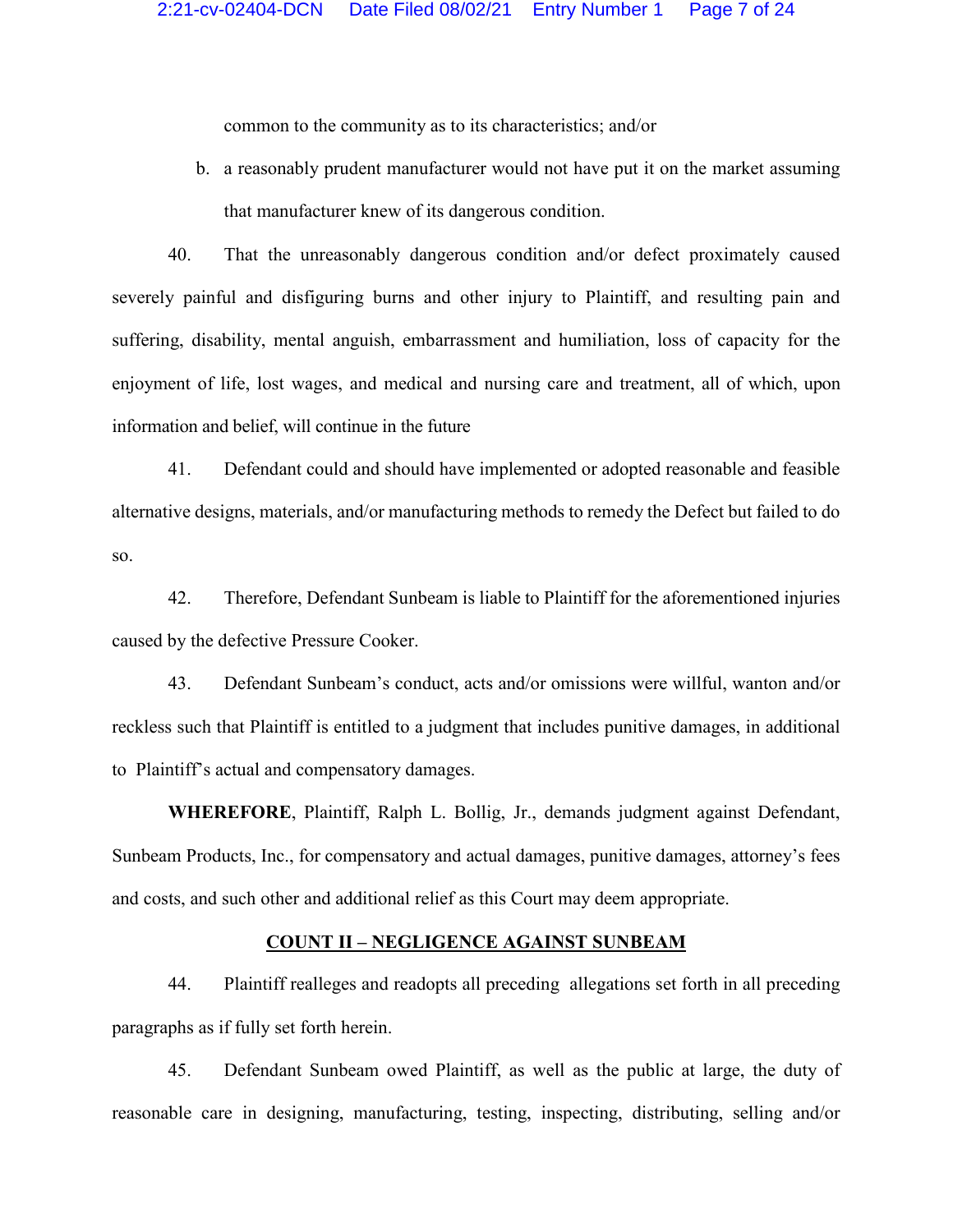marketing the Pressure Cooker, and/or to adequately warn of dangers presented by the product's design.

46. Defendant Sunbeam knew, or in the existence of ordinary care, should have known, that the Pressure Cooker was defective and unreasonably dangerous to those persons likely to use the product for the purpose and in the manner for which it was intended to be used.

47. Defendant Sunbeam knew, or in the exercise of ordinary care should have known, that the means of designing, manufacturing and/or marketing the Pressure Cooker was such that the type of incident and resulting injuries and damages as described herein would have been prevented.

48. Defendant Sunbeam had actual or constructive knowledge of the means of designing a pressure cooker that would not be inadequate and dangerous, and notwithstanding this knowledge, Defendant Sunbeam failed to adequately design, equip and/or manufacture the Pressure Cooker.

49. Defendant Sunbeam negligently failed to give adequate or proper warnings or instructions, and/or failed to make appropriate post-marketing efforts to prevent known incidents, such as the one included herein.

50. Defendant Sunbeam failed to prudently design, manufacture, test, inspect, market and/or sell the Pressure Cooker, and/or failed to include a reasonable and safer alternative to the subject defective condition.

51. That Defendant Sunbeam breached its duty to Plaintiff and other similarly situated individuals by failing to act as a reasonable and prudent business would have under the same or similar circumstances, including but not limited to breaching those duties and acting in a negligent manner as set forth in paragraphs 44 to 50 above.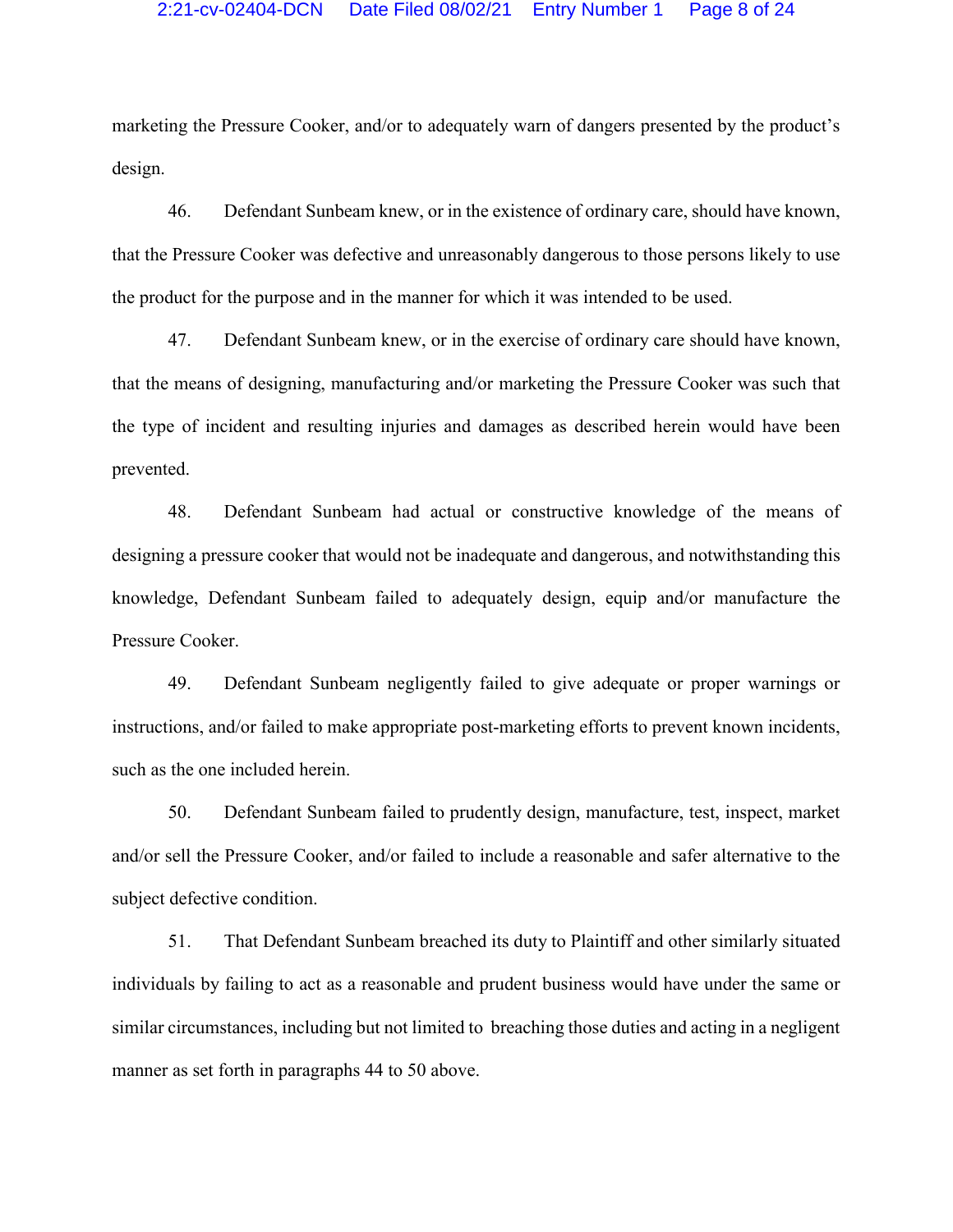52. As a direct and proximate result of Defendant Sunbeam's negligence, Plaintiff suffered severely painful and disfiguring burns and other injury to Plaintiff's body, and resulting pain and suffering, disability, mental anguish, embarrassment and humiliation, loss of capacity for the enjoyment of life, lost wages, and medical and nursing care and treatment. The injuries are either permanent or continuing in nature, and Plaintiff will suffer the losses and impairment in the future.

53. Defendant Sunbeam's conduct, acts and/or omissions were willful, wanton and/or reckless such that Plaintiff is entitled to a judgment that includes punitive damages, in additional to Plaintiff's actual and compensatory damages.

**WHEREFORE**, Plaintiff, Ralph L. Bollig, Jr., demands judgment against Defendant, Sunbeam Products, Inc., for compensatory and actual damages, punitive damages, attorney's fees and costs, and such other and additional relief as this Court may deem appropriate.

## **COUNT III – BREACH OF EXPRESS WARRANTY AGAINST SUNBEAM**

54. Plaintiff realleges and readopts all preceding allegations set forth in all preceding paragraphs as if fully set forth herein.

55. Defendant Sunbeam designed, manufactured, assembled, distributed, inspected, tested and/or sold the Pressure Cooker.

56. Defendant Sunbeam expressly warranted that the Pressure Cooker was safe for ordinary use when used in compliance with the instructions provided.

57. Defendant Sunbeam's affirmations regarding the safety of its product formed a basis of the bargain for Plaintiff without which Plaintiff would not have purchased and/or used the Pressure Cooker.

58. That Plaintiff detrimentally relied upon the material false and misleading representations of Defendant.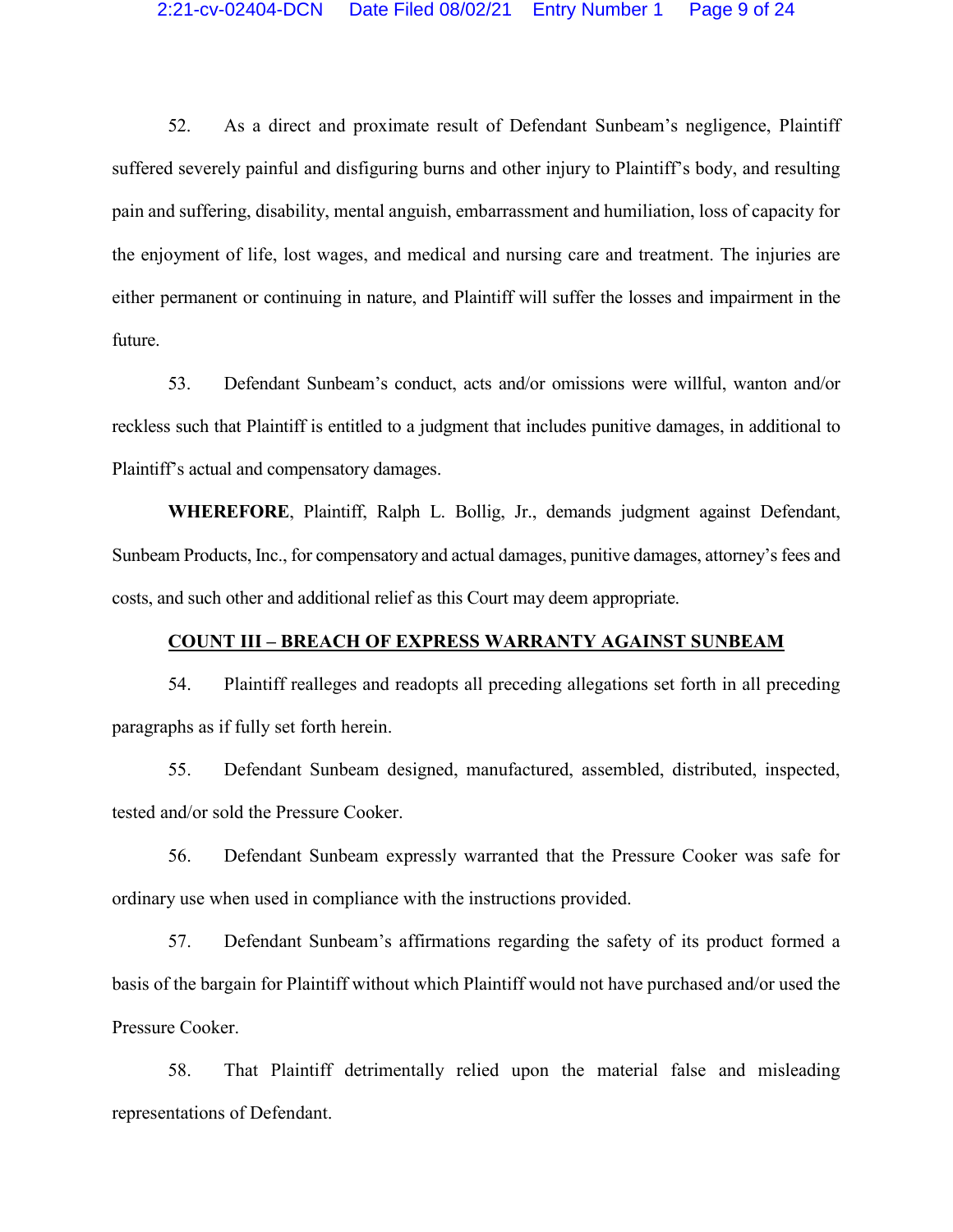#### 2:21-cv-02404-DCN Date Filed 08/02/21 Entry Number 1 Page 10 of 24

59. The Pressure Cooker did not conform to Defendant Sunbeam's affirmations regarding safety.

60. As a direct and proximate result of Defendant Sunbeam's breach of express warranties, Plaintiff suffered severely painful and disfiguring burns and other injury to Plaintiff's body, and resulting pain and suffering, disability, mental anguish, embarrassment and humiliation, loss of capacity for the enjoyment of life, lost wages, and medical and nursing care and treatment. The injuries are either permanent or continuing in nature, and Plaintiff will suffer the losses and impairment in the future.

**WHEREFORE**, Plaintiff, Ralph L. Bollig, Jr., demands judgment against Defendant, Sunbeam Products, Inc., for compensatory and actual damages, attorney's fees and costs, exemplary damages, and such other and additional relief as this Court may deem appropriate.

# **COUNT IV – BREACH OF IMPLIED WARRANTY OF MERCHANTABILITY AGAINST SUNBEAM**

61. Plaintiff realleges and readopts all preceding allegations set forth in all preceding paragraphs as if fully set forth herein.

62. Defendant Sunbeam at all relevant times designed, manufactured, assembled, tested, inspected, distributed, marketed and/or sold the Pressure Cooker.

63. Defendant Sunbeam impliedly warranted that the Pressure Cooker was merchantable, fit for the ordinary purpose for which it was sold or used, was of fair average quality as to pass without objection in the trade, and conformed to Defendant's own affirmations regarding the Pressure Cooker's safety features and overall safe condition.

64. Defendant Sunbeam breached their implied warranty of merchantability, as the product did not conform to Defendant's affirmations regarding the safety features and overall safe condition of the Pressure Cooker, the Pressure Cooker was not fit for the ordinary purpose for which it was sold or used, and/or was not of fair average quality so as to pass without objection in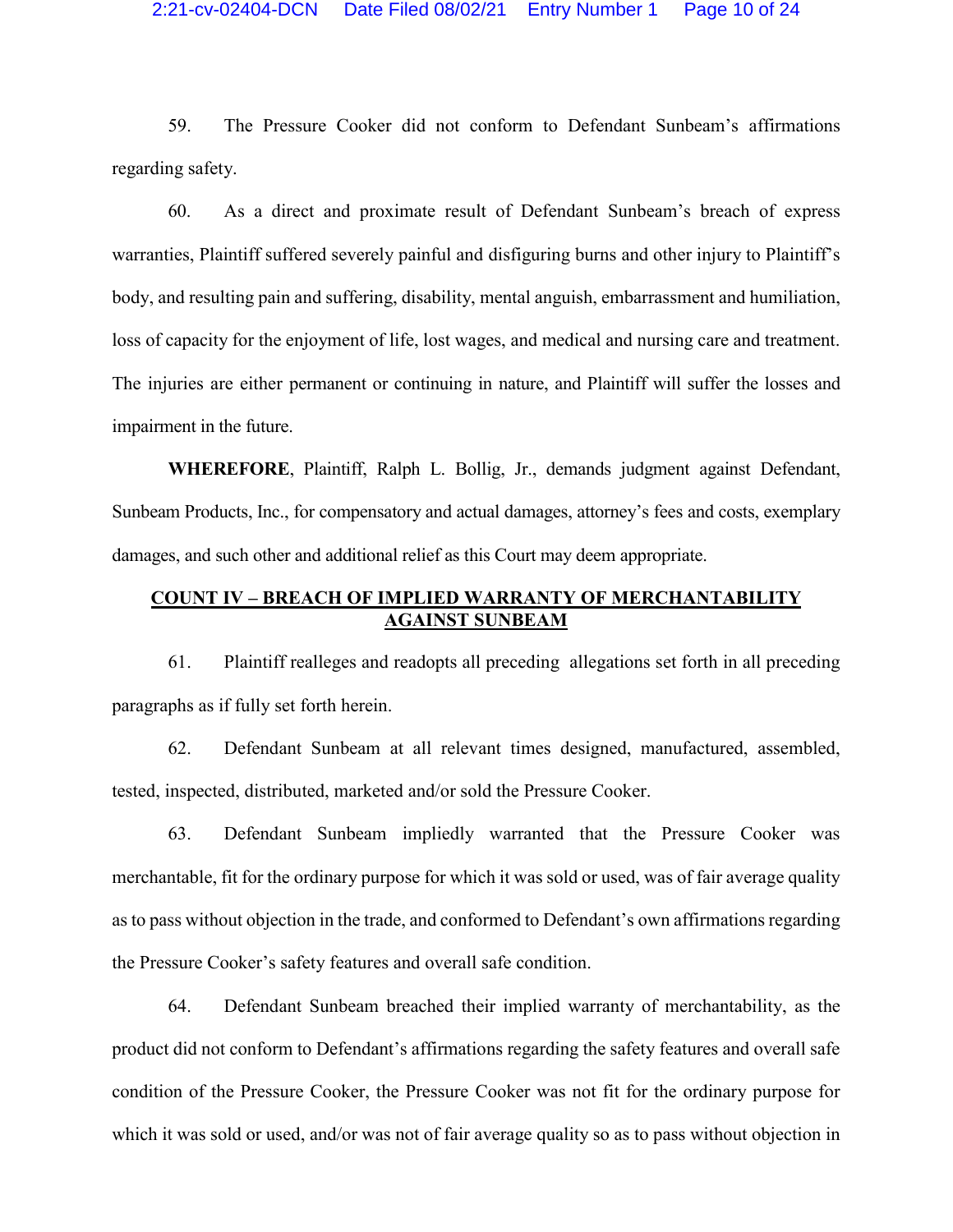the trade.

65. As a direct and proximate result of Defendant Sunbeam's breach of the implied warranty of merchantability, Plaintiff suffered severely painful and disfiguring burns and other injury to Plaintiff's body, and resulting pain and suffering, disability, mental anguish, embarrassment and humiliation, loss of capacity for the enjoyment of life, lost wages, and medical and nursing care and treatment. The injuries are either permanent or continuing in nature, and Plaintiff will suffer the losses and impairment in the future.

**WHEREFORE**, Plaintiff, Ralph L. Bollig, Jr., demands judgment against Defendant, Sunbeam Products, Inc., for compensatory and actual damages, attorney's fees and costs, exemplary damages, and such other and additional relief as this Court may deem appropriate.

# **COUNT V – BREACH OF IMPLIED WARRANTY OF FITNESS FOR A PARTICULAR PURPOSE AGAINST SUNBEAM**

66. Plaintiff realleges and readopts all preceding allegations set forth in all preceding paragraphs as if fully set forth herein.

67. Defendant Sunbeam designed, manufactured, assembled, tested, inspected, distributed, marketed and/or sold the Pressure Cooker.

68. In selling the Pressure Cooker to Plaintiff, Defendant Sunbeam, through its agents, servants, employees, and apparent agents, acting within the scope of their employment, authority, or apparent authority, made representations and promotions concerning the particular purpose to which Plaintiff would put the Pressure Cooker to use and knew or should have known of the particular purpose to which Plaintiff would put the product to use. Defendant impliedly warranted that the product would be fit for such particular purpose.

69. Defendant Sunbeam breached its implied warranty of fitness for a particular purpose, as the Pressure Cooker did not conform to Defendant Sunbeam's affirmations regarding its product being fit for such particular purpose. The Pressure Cooker's malfunctioning safety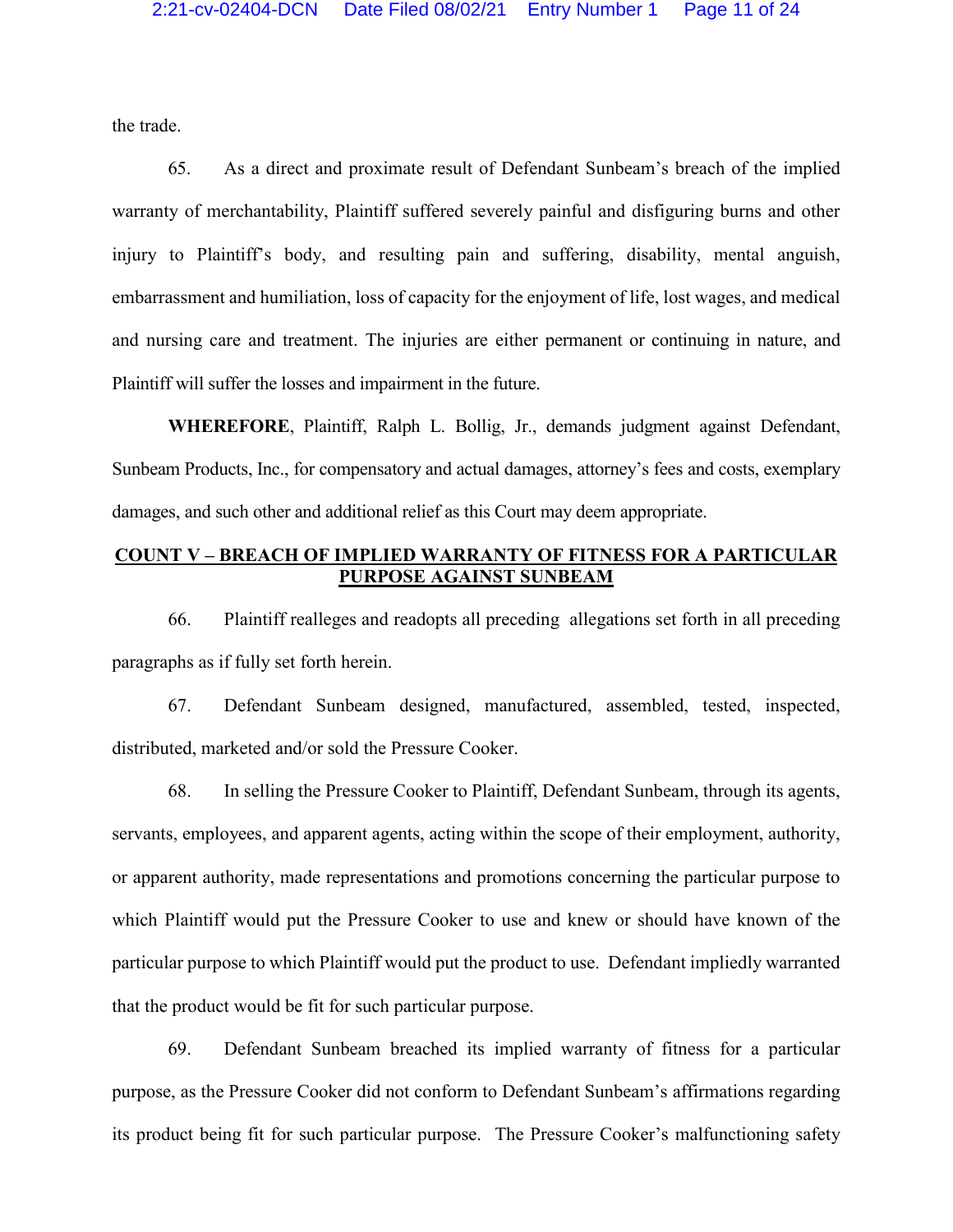features and overall unsafe condition rendered it unfit for that purpose.

70. As a direct and proximate result of Defendant Sunbeam's breach of the implied warranty of fitness for a particular purpose, Plaintiff suffered severely painful and disfiguring burns and other injury to Plaintiff's body, and resulting pain and suffering, disability, mental anguish, embarrassment and humiliation, loss of capacity for the enjoyment of life, lost wagses, and medical and nursing care and treatment. The injuries are either permanent or continuing in nature, and Plaintiff will suffer the losses and impairment in the future.

**WHEREFORE**, Plaintiff, Ralph L. Bollig, Jr., demands judgment against Defendant, Sunbeam Products, Inc., for compensatory and actual damages, attorney's fees and costs,exemplary damages, and such other and additional relief as this Court may deem appropriate.

## **COUNT VI – FAILURE TO WARN AGAINST SUNBEAM**

71. Plaintiff realleges and readopts all preceding allegations set forth in all preceding paragraphs as if fully set forth herein.

72. Defendant Sunbeam designed, manufactured, assembled, tested, inspected, distributed, marketed and/or sold the Pressure Cooker.

73. On or about November 17, 2019, Plaintiff used the Pressure Cooker in the manner intended and/or foreseeably intended, when the Pressure Cooker failed, exploded and/or otherwise caused injury to Plaintiff.

74. Upon information and belief, the Pressure Cooker was manufactured in a defective manner, was defectively designed, failed to have adequate and proper warnings or instructions, was not safe to be used for the purposes intended, and/or was inherently and/or unreasonably dangerous.

75. Defendant Sunbeam knew or should have known of the dangerous nature of the Pressure Cooker by virtue of its business, and/or knew or should have known of the need to provide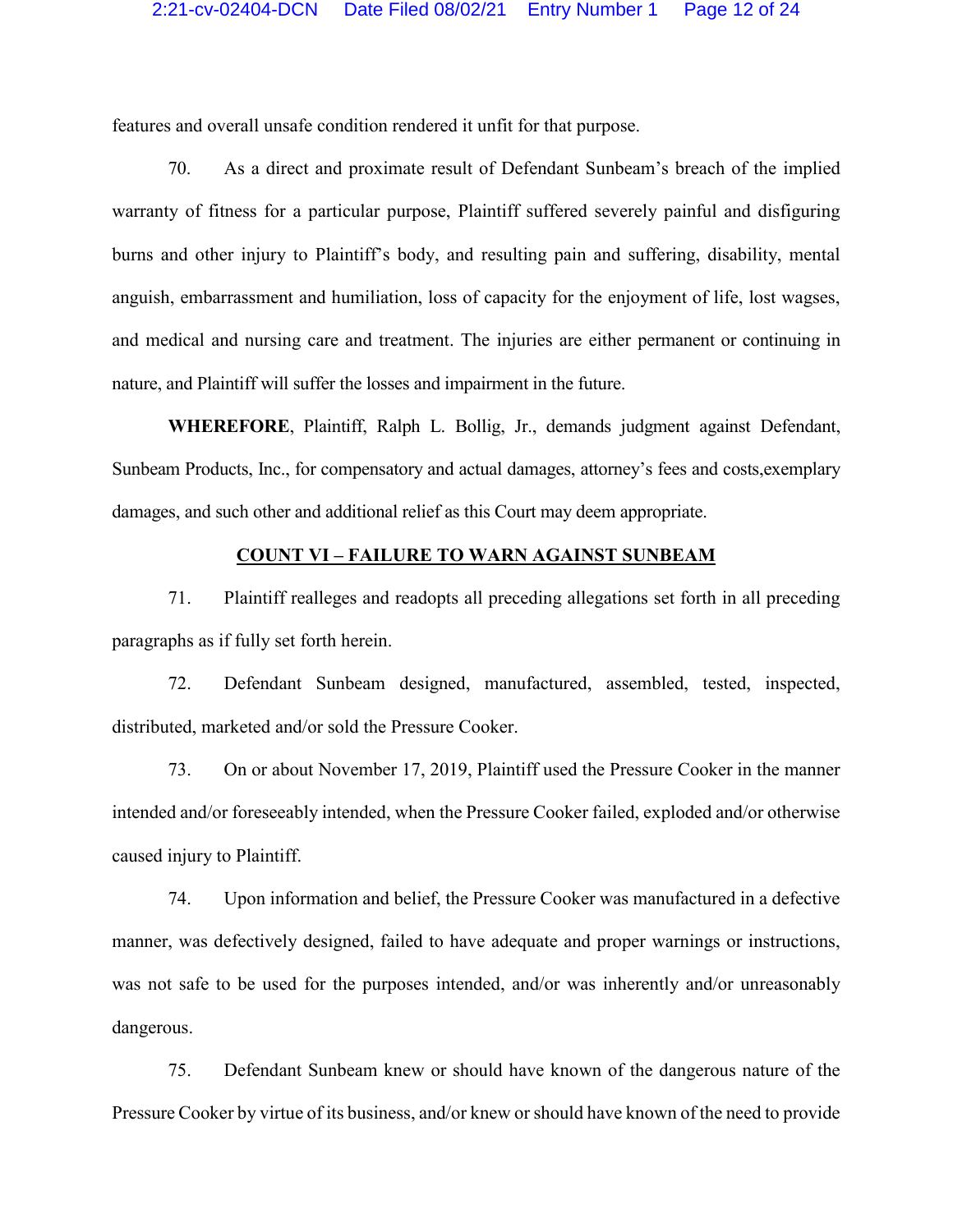adequate warnings concerning the use of the Pressure Cooker.

76. Defendant Sunbeam had a duty to provide reasonable warning of the danger involved in the use of the Pressure Cooker and failed to provide the public, including Plaintiff, notice of the danger involved.

77. As a direct and proximate result of the foregoing, Plaintiff suffered severely painful and disfiguring burns and other injury to Plaintiff's body, and resulting pain and suffering, disability, mental anguish, embarrassment and humiliation, loss of capacity for the enjoyment of life, lost wages, and medical and nursing care and treatment. The injuries are either permanent or continuing in nature, and Plaintiff will suffer the losses and impairment in the future.

78. Defendant Sunbeam's conduct, acts and/or omissions were willful, wanton and/or reckless such that Plaintiff is entitled to a judgment that includes punitive damages, in additional to Plaintiff's actual and compensatory damages.

**WHEREFORE**, Plaintiff, Ralph L. Bollig, Jr., demands judgment against Defendant, Sunbeam Products, Inc., for compensatory and actual damages, attorney's fees and costs, exemplary damages, punitive damages, and such other and additional relief as this Court may deem appropriate.

# **COUNT VII – UNFAIR TRADE PRACTICES ACT AGAINST SUNBEAM**

79. Plaintiff realleges and readopts all preceding allegations set forth in all preceding paragraphs as if fully set forth herein.

80. By and through their direct acts and omissions and the acts and omissions of its employees , agents, assigns, servants, and representatives, as previously alleged, Defendant Sunbeam committed unfair and deceptive trade practices or acts in the following particulars: (a) in failing to disclose to, or warn, users of the Pressure Cooker, including but not limited to the Plaintiff, of hazards and dangers associated with the Defect(s) when the Defendant knew or should have known that the Pressure Cooker was dangerous and defective; (b) in making the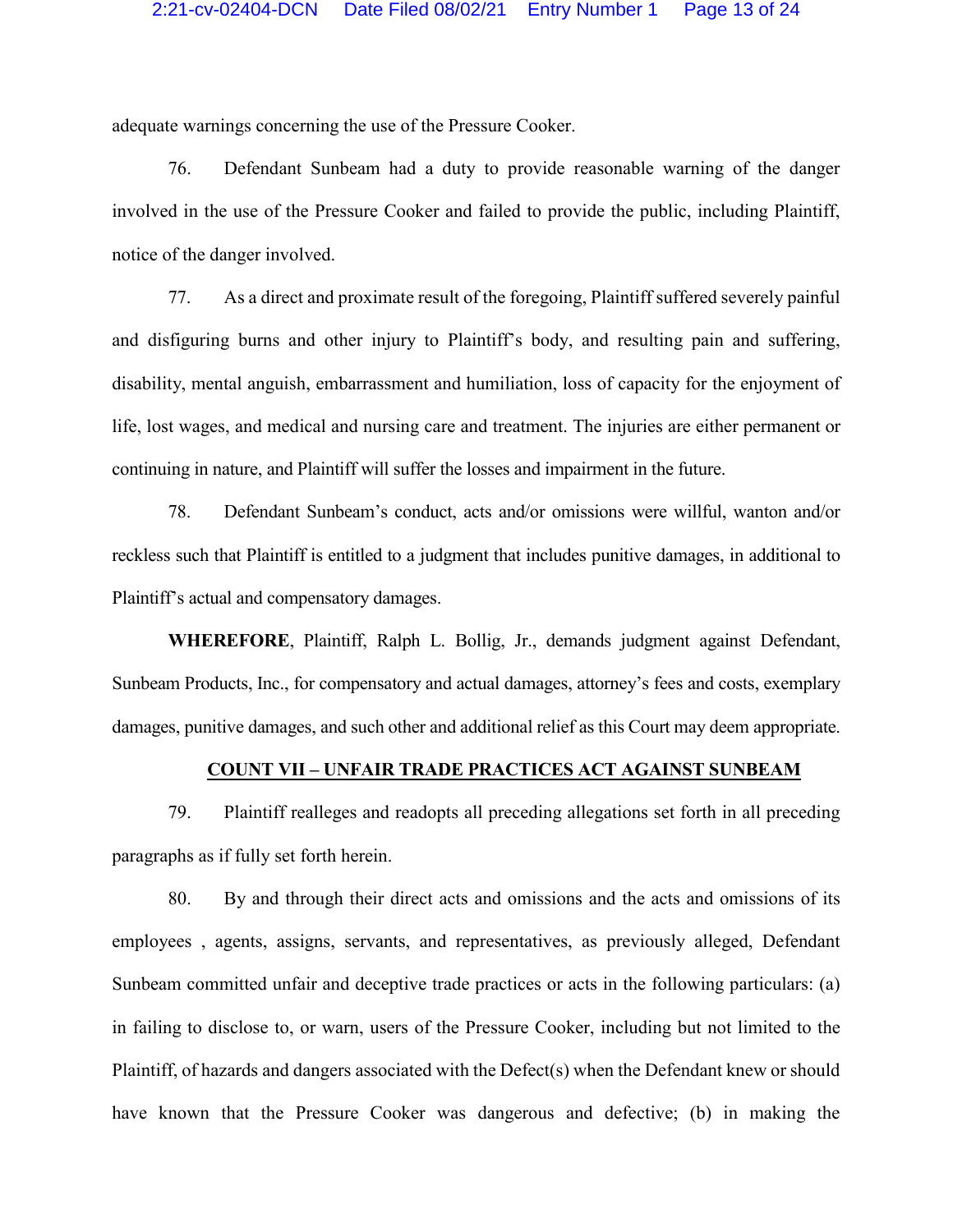#### 2:21-cv-02404-DCN Date Filed 08/02/21 Entry Number 1 Page 14 of 24

representations set forth in the preceding paragraphs and counts/causes of action when it knew or should have known they were false; (c) in utilizing the false representations to justify the Defendant's failure to conduct appropriate investigations and proper remedial efforts into claims of hazards or defects and to deny knowledge of other claims of failure or defects with the Pressure Cookers; (d) in failing to implement appropriate policies and procedures to ensure that unfair and deceptive acts, practices, or omissions would not occur; and (e) in such other and further particulars as may be shown at the trial of this case.

81. Upon information and belief, the aforementioned acts, omissions and practices of the Defendant constitute unlawful, unfair and deceptive trade acts or practices in trade or commerce in violation of the South Carolina Unfair Trade Practices Act, S.C. Code Ann. Section 39-5- 10, *et. seq.,* as Amended.

82. Upon information and belief, the Defendant's unfair and deceptive acts or practices as stated above occurred in the conduct of trade or commerce and were made with the intent of the Plaintiff to rely on the same.

83. As a direct and proximate result of the foregoing, Plaintiff suffered severely painful and disfiguring burns and other injury to Plaintiff's body, and resulting pain and suffering, disability, mental anguish, embarrassment and humiliation, loss of capacity for the enjoyment of life, lost wages, and medical and nursing care and treatment. The injuries are either permanent or continuing in nature, and Plaintiff will suffer the losses and impairment in the future.

84. Upon information and belief, the Defendant's acts or omissions as described above were the direct and proximate cause of damages sustained by Plaintiff.

85. Upon information and belief, the acts or omissions of Defendant are capable of repetition, have an adverse impact on the public, and are willful, wanton and reckless, thereby entitling the Plaintiff to treble actual damages and attorney's fees and costs.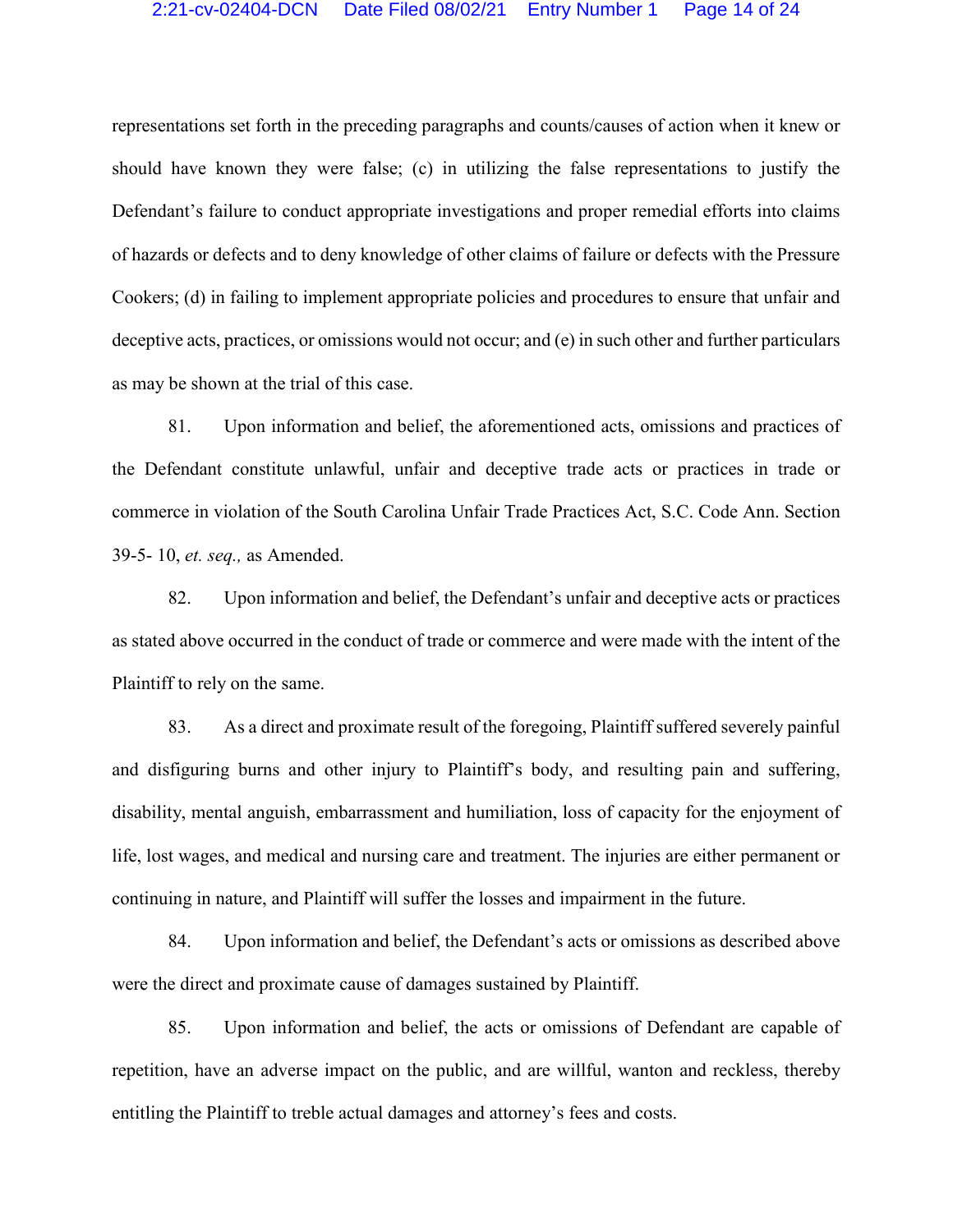**WHEREFORE**, Plaintiff, Ralph L. Bollig, Jr., demands judgment against Defendant, Sunbeam Products, Inc., for compensatory and actual damages, attorney's fees and costs, treble damages, exemplary damages, punitive damages, and such other and additional relief as this Court may deem appropriate.

# **COUNT IIX – PRODUCTS / STRICT LIABILITY AGAINST NEWELL**

86. Plaintiff realleges and readopts all preceding allegations set forth in all preceding paragraphs as if fully set forth herein.

87. At all relevant times, Defendant Newell was in the business of designing, manufacturing, inspecting, testing, distributing, selling and/or marketing pressure cookers and did design, manufacture, inspect, test, distribute, sell and/or market the Pressure Cooker giving rise to the subject Complaint.

88. The Pressure Cooker failed to perform in a manner reasonably expected in light of its nature and intended function when it failed and caused severe injuries.

89. The Pressure Cooker had not been misused post-sale before it failed.

90. The Pressure Cooker was within its anticipated useful life when it failed.

91. The Defendants' Pressure Cooker reached Plaintiff in the same condition as when it left Defendant's control.

92. The Pressure Cooker failure was such that would not have occurred in the absence of a defect or unreasonably dangerous condition within it.

93. Specifically, the Pressure Cooker was unreasonably dangerous and/or defective in that:

> a. it was dangerous to an extent beyond that which would be contemplated by the ordinary consumer who purchases and/or uses it, with the ordinary knowledge common to the community as to its characteristics; and/or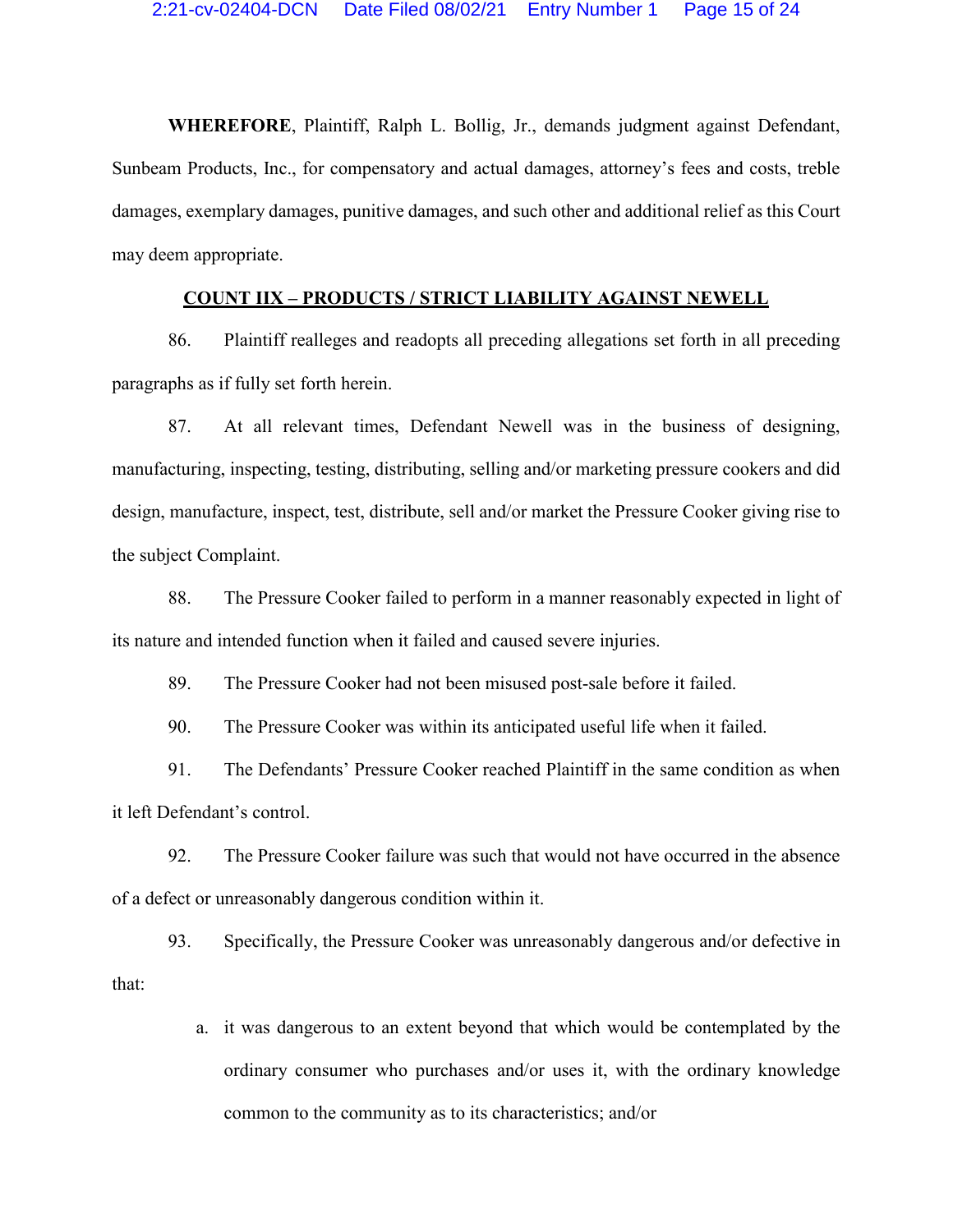b. a reasonably prudent manufacturer would not have put it on the market assuming that manufacturer knew of its dangerous condition.

94. That unreasonably dangerous condition and/or defect proximately caused severely painful and disfiguring burns and other injury to Plaintiff, and resulting pain and suffering, disability, mental anguish, embarrassment and humiliation, loss of capacity for the enjoyment of life, lost wages, and medical and nursing care and treatment, all of which, upon information and belief, will continue in the future.

95. Defendant could and should have implemented or adopted reasonable and feasible alternative designs, materials, and/or manufacturing methods to remedy the Defect but failed to do so.

96. Therefore, Defendant Newell is liable to Plaintiff for the aforementioned injuries caused by the defective Pressure Cooker.

97. Defendant Newell's conduct, acts and/or omissions were willful, wanton and/or reckless such that Plaintiff is entitled to a judgement that includes punitive damages, in addition to Plaintiff's actual and compensatory damages.

**WHEREFORE**, Plaintiff, Ralph L. Bollig, Jr., demands judgment against Defendant, Newell Brands Inc., for compensatory and actual damages, attorney's fees and costs, punitive damages, and such other and additional relief as this Court may deem appropriate.

#### **COUNT IX – NEGLIGENCE AGAINST NEWELL**

98. Plaintiff realleges and readopts all preceding allegations set forth in all preceding paragraphs as if fully set forth herein.

99. Defendant Newell owed Plaintiff, as well as the public at large, the duty of reasonable care in designing, manufacturing, testing, inspecting, distributing, selling and/or marketing the Pressure Cooker, and/or to adequately warn of dangers presented by the product's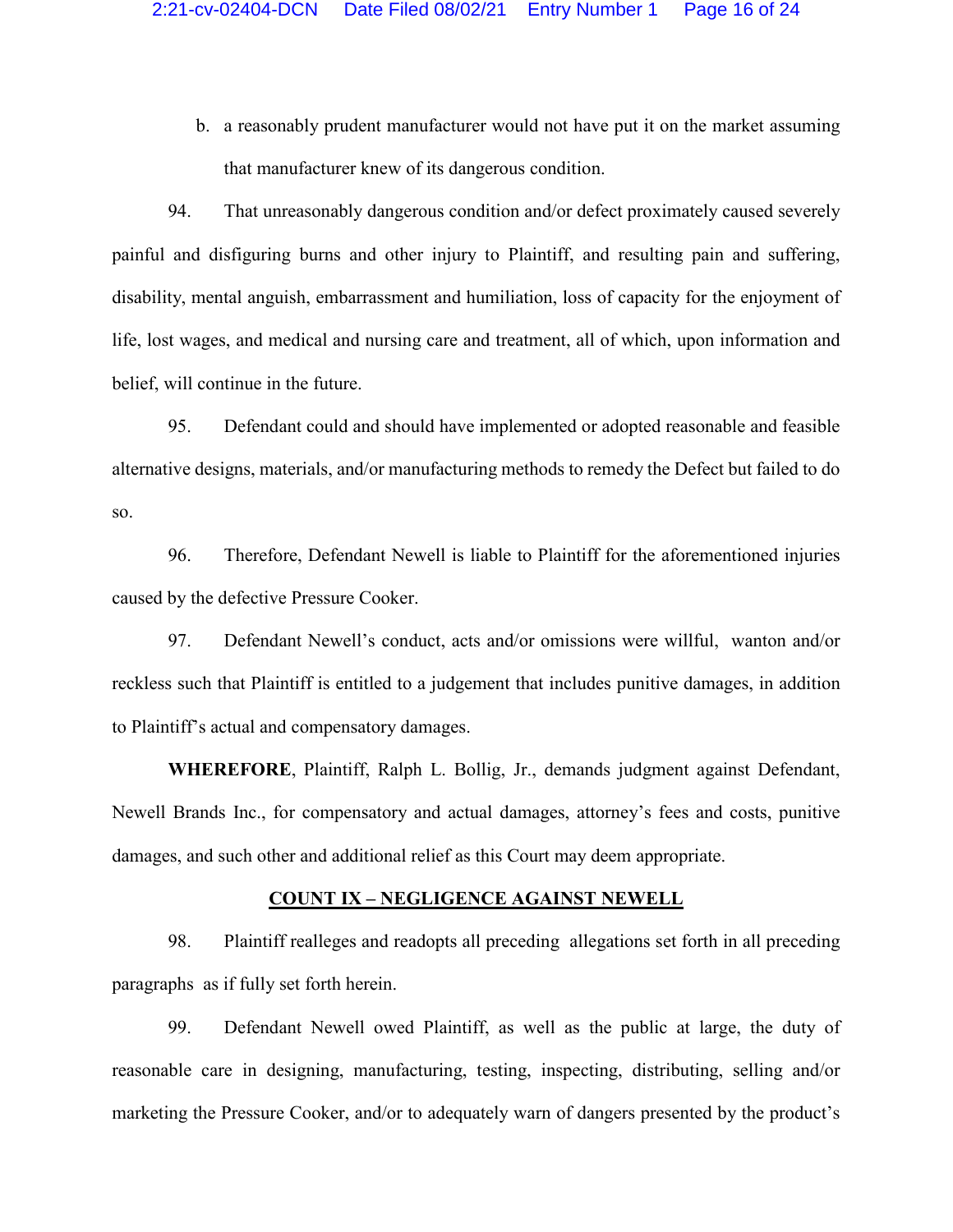design.

100. Defendant Newell knew, or in the existence of ordinary care, should have known, that the Pressure Cooker was defective and unreasonably dangerous to those persons likely to use the product for the purpose and in the manner for which it was intended to be used.

101. Defendant Newell knew, or in the exercise of ordinary care should have known, of the means of designing, manufacturing and/or marketing the Pressure Cooker such that the type of incident and resulting injuries and damages as described herein would have been prevented.

102. Defendant Newell had actual or constructive knowledge of the means of designing a pressure cooker that would not be inadequate and dangerous, and notwithstanding this knowledge, Defendant Newell failed to adequately design, equip and/or manufacture the Pressure Cooker.

103. Defendant Newell negligently failed to give adequate or proper warnings or instructions, and/or failed to make appropriate post-marketing efforts to prevent known incidents, such as the one included herein.

104. Defendant Newell failed to prudently design, manufacture, test, inspect, market and/or sell the Pressure Cooker, and/or failed to include a reasonable and safer alternative to the subject defective condition.

105. That Defendant Newell breached its duty to Plaintiff and other similarly situated individuals by failing to act as a reasonable and prudent business would have under the same or similar circumstances, including but not limited to breaching those duties and acting in a negligent manner as set forth in paragraphs 98 to 104 above.

106. As a direct and proximate result of Defendant Newell's negligence, Plaintiff suffered severely painful and disfiguring burns and other injury to Plaintiff's body, and resulting pain and suffering, disability, mental anguish, embarrassment and humiliation, loss of capacity for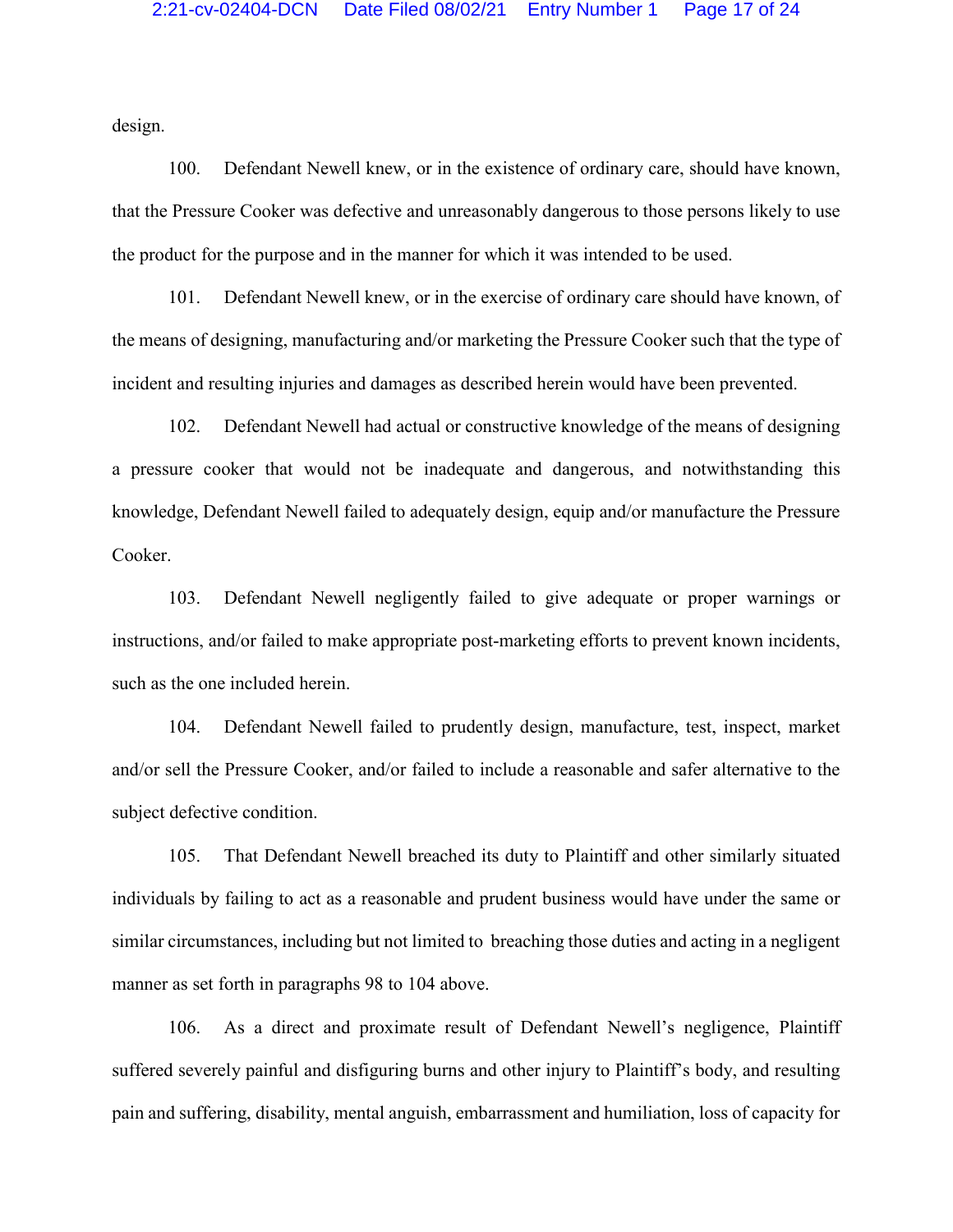the enjoyment of life, lost wages, and medical and nursing care and treatment. The injuries are either permanent or continuing in nature, and Plaintiff will suffer the losses and impairment in the future.

107. Defendant Newell's conduct, acts and/or omissions were willful, wanton and/or reckless such that Plaintiff is entitled to a judgment that includes punitive damages, in additional to Plaintiff's actual and compensatory damages.

**WHEREFORE**, Plaintiff, Ralph L. Bollig, Jr., demands judgment against Defendant, Newell Brands Inc., for compensatory and actual damages, attorney's fees and costs, punitive damages, and such other and additional relief as this Court may deem appropriate.

## **COUNT X – BREACH OF EXPRESS WARRANTY AGAINST NEWELL**

108. Plaintiff realleges and reasserts all preceding allegations contained in all preceding paragraphs as if fully set forth herein.

109. Defendant Newell designed, manufactured, assembled, distributed, inspected, tested and/or sold the Pressure Cooker.

110. Defendant Newell expressly warranted that the Pressure Cooker was safe for ordinary use when used in compliance with the instructions provided.

111. Defendant Newell's affirmations regarding the safety of its product formed a basis of the bargain for Plaintiff without which Plaintiff would not have purchased and/or used the Pressure Cooker.

112. That Plaintiff detrimentally relied upon the material false and misleading representations of Defendant.

113. The Pressure Cooker did not conform to Defendant Newell's affirmations regarding safety.

114. As a direct and proximate result of Defendant Newell's breach of express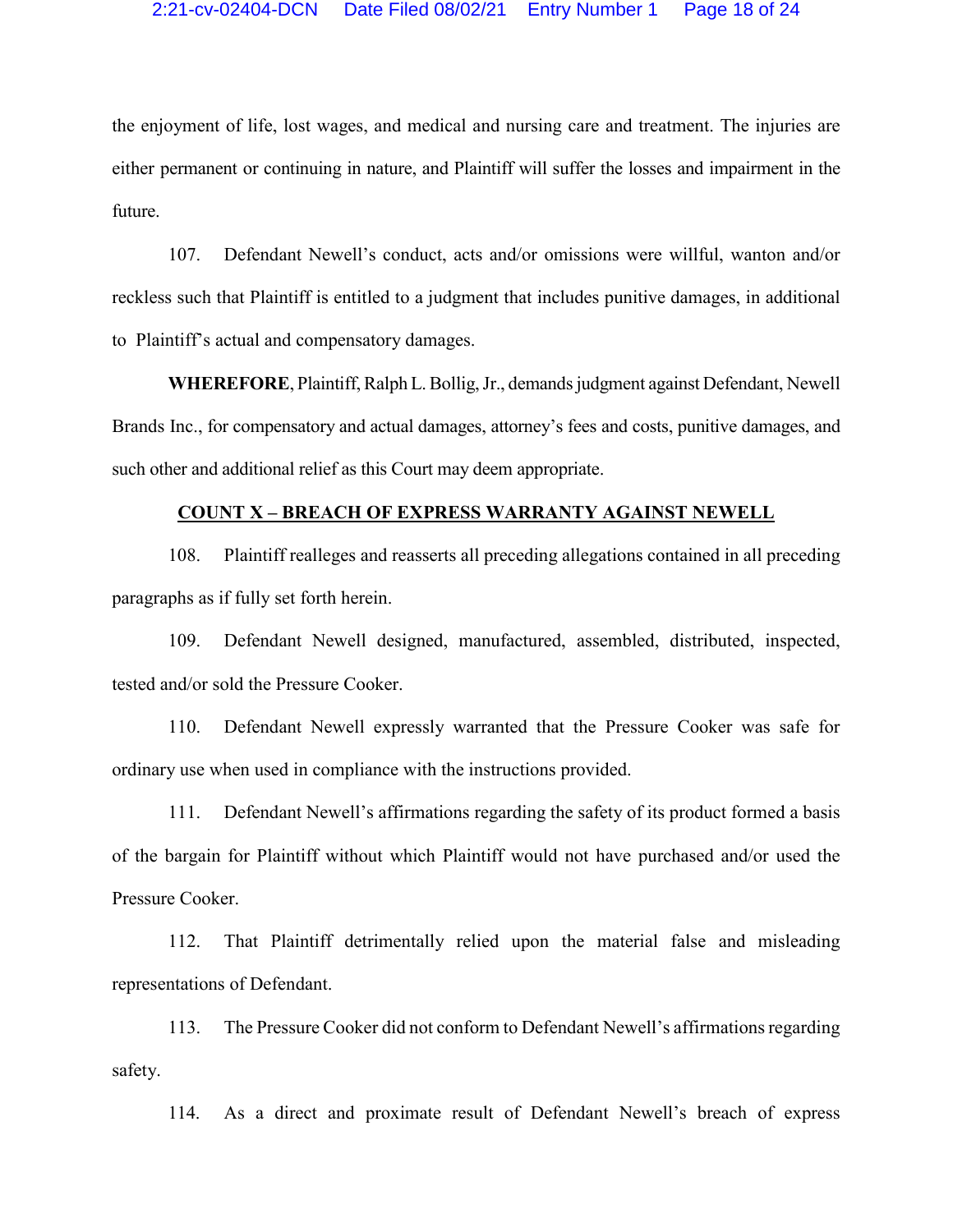warranties, Plaintiff suffered severely painful and disfiguring burns and other injury to Plaintiff's body, and resulting pain and suffering, disability, mental anguish, embarrassment and humiliation, loss of capacity for the enjoyment of life, lost wages, and medical and nursing care and treatment. The injuries are either permanent or continuing in nature, and Plaintiff will suffer the losses and impairment in the future.

**WHEREFORE**, Plaintiff, Ralph L. Bollig, Jr, demands judgment against Defendant, Newell Brands Inc., for compensatory and actual damages, attorney's fees and costs, exemplary damages, and such other and additional relief as this Court may deem appropriate.

# **COUNT XI – BREACH OF IMPLIED WARRANTY OF MERCHANTABILITY AGAINST NEWELL**

115. Plaintiff realleges and readopts all preceding allegations set forth in all preceding paragraphs as if fully set forth herein.

116. Defendant Newell at all relevant times designed, manufactured, assembled, tested, inspected, distributed, marketed and/or sold the Pressure Cooker.

117. Defendant Newell impliedly warranted that the Pressure Cooker was merchantable, fit for the ordinary purpose for which it was sold or used, was of fair average quality as to pass without objection in the trade, and conformed to Newell's own affirmations regarding the Pressure Cooker's safety features and overall safe condition.

118. Defendant Newell breached their implied warranty of merchantability, as the product did not conform to Defendant Newell's affirmations regarding the safety features and overall safe condition of the Pressure Cooker, the Pressure Cooker was not fit for the ordinary purpose for which it was sold or used, and/or was not of fair average quality so as to pass without objection in the trade.

119. As a direct and proximate result of Defendant Newell's breach of the implied warranty of merchantability, Plaintiff suffered severely painful and disfiguring burns and other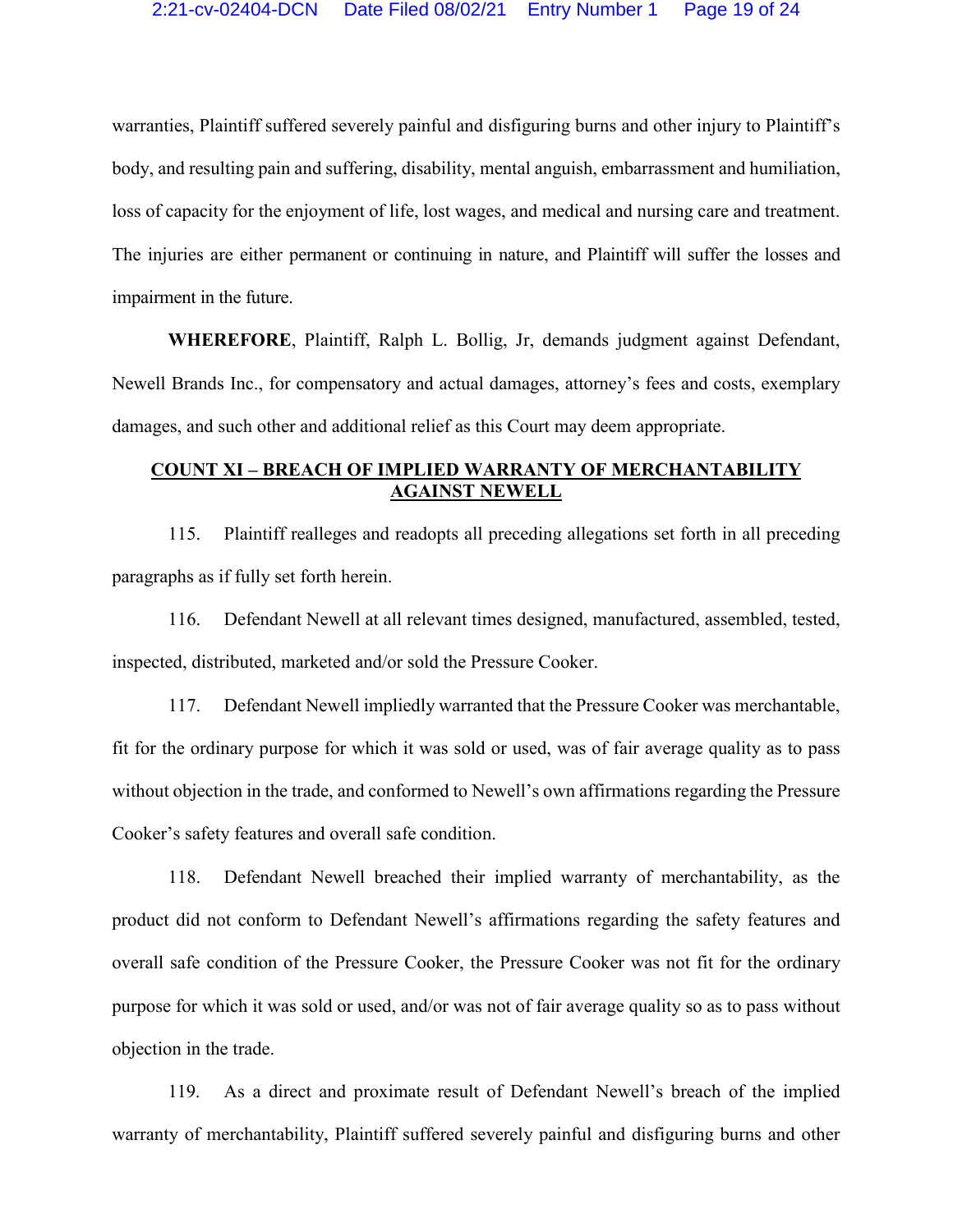injury to Plaintiff's body, and resulting pain and suffering, disability, mental anguish, embarrassment and humiliation, loss of capacity for the enjoyment of life, lost wages, and medical and nursing care and treatment. The injuries are either permanent or continuing in nature, and Plaintiff will suffer the losses and impairment in the future.

**WHEREFORE**, Plaintiff, Ralph L. Bollig, Jr., demands judgment against Defendant, Newell Brands Inc., for compensatory and actual damages, attorney's fees and costs, exemplary damages, and such other and additional relief as this Court may deem appropriate.

# **COUNT XII – BREACH OF IMPLIED WARRANTY OF FITNESS FOR A PARTICULAR PURPOSE AGAINST NEWELL**

120. Plaintiff realleges and readopts all preceding allegations set forth in all preceding paragraphs as if fully set forth herein.

121. Defendant Newell designed, manufactured, assembled, tested, inspected, distributed, marketed and/or sold the Pressure Cooker.

122. In selling the Pressure Cooker to Plaintiff, Defendant Newell, through its agents, servants, employees, and apparent agents, acting within the scope of their employment, authority, or apparent authority, made representations and promotions concerning the particular purpose to which Plaintiff would put the Pressure Cooker to use and knew or should have known of the particular purpose to which Plaintiff would put the product to use. Defendant Newell impliedly warranted that the product would be fit for such particular purpose.

123. Defendant Newell breached its implied warranty of fitness for a particular purpose, as the Pressure Cooker did not conform to Defendant Sunbeam's affirmations regarding its product being fit for such particular purpose. The Pressure Cooker's malfunctioning safety features and overall unsafe condition rendered it unfit for that purpose.

124. As a direct and proximate result of Defendant Newell's breach of the implied warranty of fitness for a particular purpose, Plaintiff suffered severely painful and disfiguring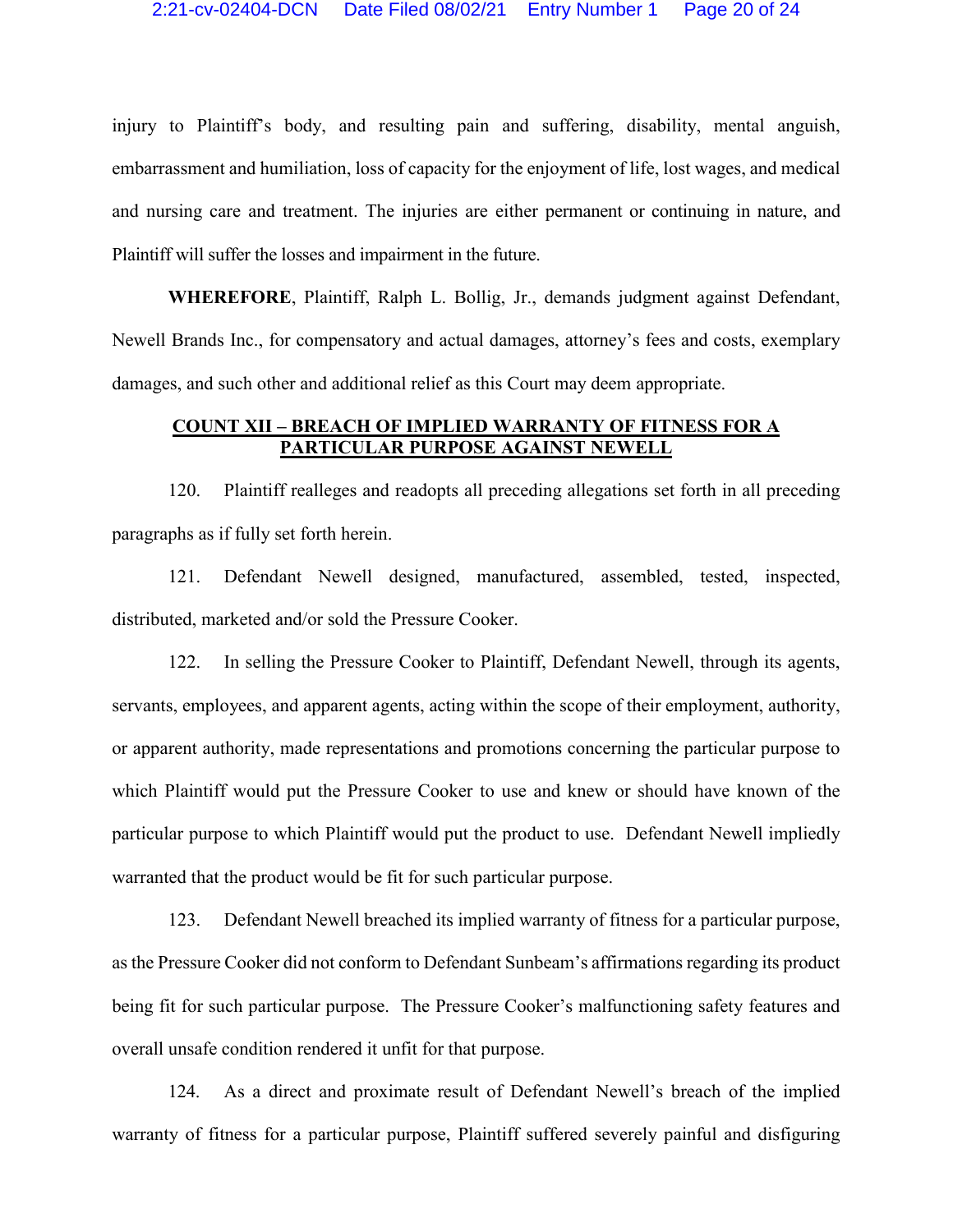burns and other injury to Plaintiff's body, and resulting pain and suffering, disability, mental anguish, embarrassment and humiliation, loss of capacity for the enjoyment of life, lost wages, and medical and nursing care and treatment. The injuries are either permanent or continuing in nature, and Plaintiff will suffer the losses and impairment in the future.

**WHEREFORE**, Plaintiff, Ralph L. Bollig, Jr., demands judgment against Defendant, Newell Brands Inc., for compensatory and actual damages, attorney's fees and costs, exemplary damages, and such other and additional relief as this Court may deem appropriate.

### **COUNT XIII – FAILURE TO WARN AGAINST NEWELL**

125. Plaintiff realleges and readopts all preceding allegations set forth in all preceding paragraphs as if fully set forth herein.

126. Defendant Newell designed, manufactured, assembled, tested, inspected, distributed, marketed and/or sold the Pressure Cooker.

127. On or about November 17, 2019, Plaintiff used the Pressure Cooker in the manner intended and/or foreseeably intended, when the Pressure Cooker failed, exploded and/or otherwise caused injury to Plaintiff.

128. Upon information and belief, the Pressure Cooker was manufactured in a defective manner, was defectively designed, failed to have adequate and proper warnings or instructions, was not safe to be used for the purposes intended, and/or was inherently and/or unreasonably dangerous.

129. Defendant Newell knew or should have known of the dangerous nature of the Pressure Cooker by virtue of its business, and/or knew or should have known of the need to provide adequate warnings concerning the use of the Pressure Cooker.

130. Defendant Newell had a duty to provide reasonable warning of the danger involved in the use of the Pressure Cooker and failed to provide the public, including Plaintiff, notice of the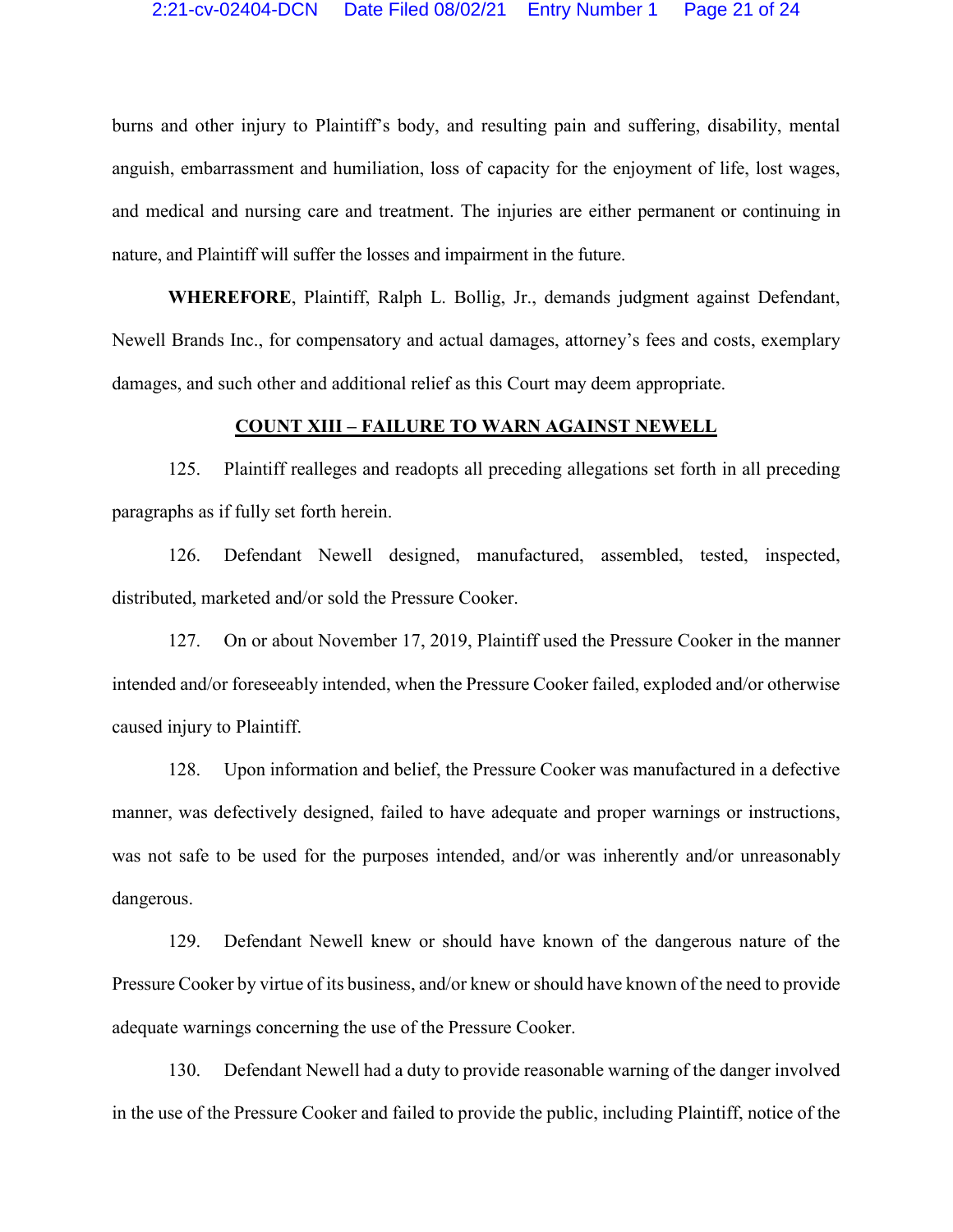danger involved.

131. As a direct and proximate result of the foregoing, Plaintiff suffered severely painful and disfiguring burns and other injury to Plaintiff's body, and resulting pain and suffering, disability, mental anguish, embarrassment and humiliation, loss of capacity for the enjoyment of life, lost wages, and medical and nursing care and treatment. The injuries are either permanent or continuing in nature, and Plaintiff will suffer the losses and impairment in the future.

132. Defendant Newell's conduct, acts and/or omissions were willful, wanton and/or reckless such that Plaintiff is entitled to a judgment that includes punitive damages, in additional to Plaintiff's actual and compensatory damages.

**WHEREFORE**, Plaintiff, Ralph L. Bollig, Jr., demands judgment against Defendant, Newell Brands Inc., for compensatory and actual damages, attorney's fees and costs, punitive damages, and such other and additional relief as this Court may deem appropriate.

# **COUNT XIV – UNFAIR TRADE PRACTICES ACT AGAINST NEWELL**

133. Plaintiff realleges and readopts all preceding allegations set forth in all preceding paragraphs as if fully set forth herein.

134. By and through their direct acts and omissions and the acts and omissions of its employees , agents, assigns, servants, and representatives, as previously alleged, Defendant Newell committed unfair and deceptive trade practices or acts in the following particulars: (a) in failing to disclose to, or warn, users of the Pressure Cooker, including but not limited to the Plaintiff, of hazards and dangers associated with the Defect(s) when the Defendant knew or should have known that the Pressure Cooker was dangerous and defective; (b) in making the representations set forth in the preceding paragraphs and counts/causes of action when it knew or should have known they were false; (c) in utilizing the false representations to justify the Defendant's failure to conduct appropriate investigations and proper remedial efforts into claims of hazards or defects and to deny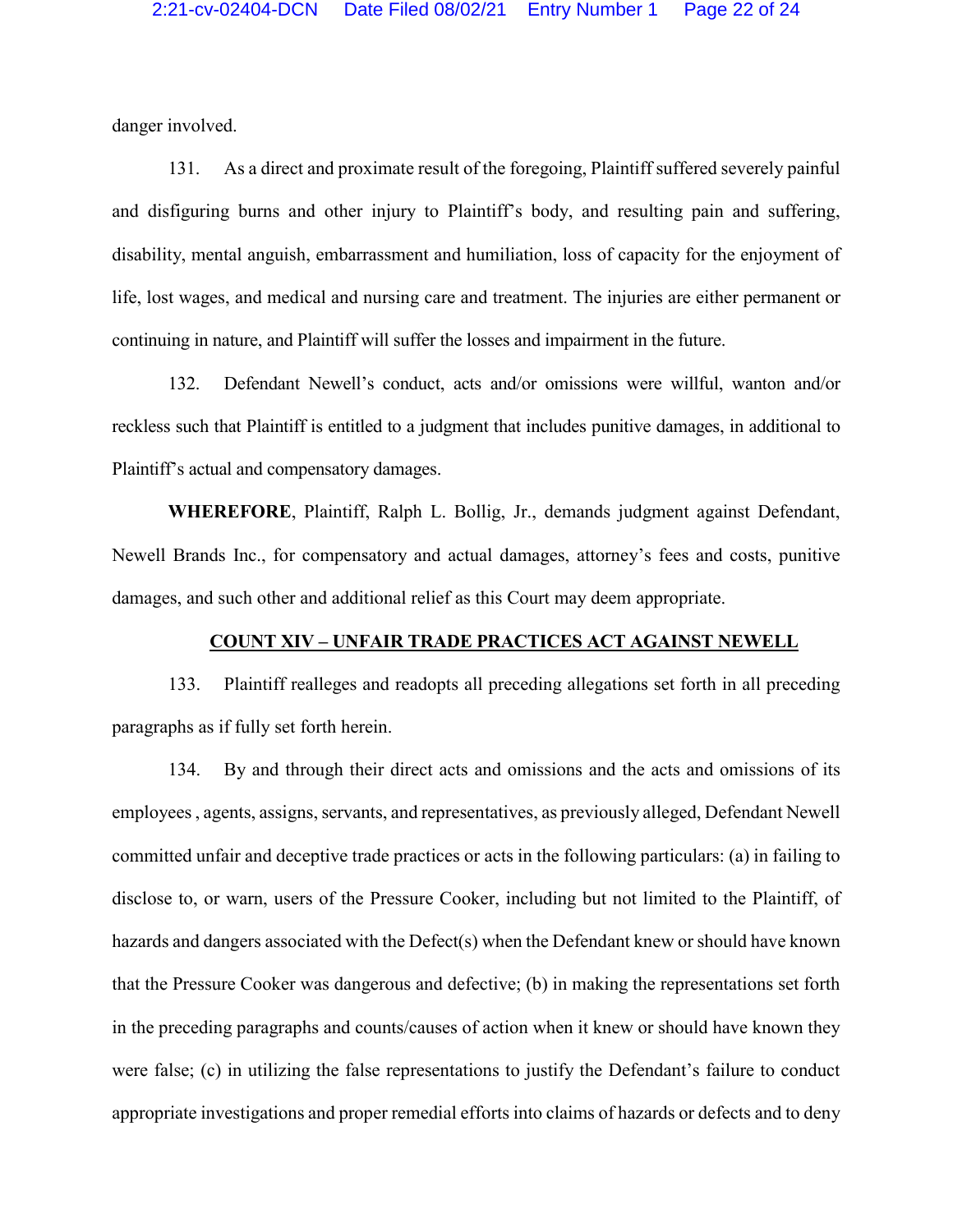#### 2:21-cv-02404-DCN Date Filed 08/02/21 Entry Number 1 Page 23 of 24

knowledge of other claims of failure or defects with the Pressure Cookers; (d) in failing to implement appropriate policies and procedures to ensure that unfair and deceptive acts, practices, or omissions would not occur; and (e) in such other and further particulars as may be shown at the trial of this case.

135. Upon information and belief, the aforementioned acts, omissions and practices of the Defendant constitute unlawful, unfair and deceptive trade acts or practices in trade or commerce in violation of the South Carolina Unfair Trade Practices Act, S.C. Code Ann. Section 39-5- 10, *et.seq.,* as Amended.

136. Upon information and belief, the Defendant's unfair and deceptive acts or practices as stated above occurred in the conduct of trade or commerce and were made with the intent of the Plaintiff to rely on the same.

137. As a direct and proximate result of the foregoing, Plaintiff suffered severely painful and disfiguring burns and other injury to Plaintiff's body, and resulting pain and suffering, disability, mental anguish, embarrassment and humiliation, loss of capacity for the enjoyment of life, lost wages, and medical and nursing care and treatment. The injuries are either permanent or continuing in nature, and Plaintiff will suffer the losses and impairment in the future.

138. Upon information and belief, the Defendant's acts or omissions as described above were the direct and proximate cause of damages sustained by Plaintiff.

139. Upon information and belief, the acts or omissions of Defendant are capable of repetition, have an adverse impact on the public, and are willful, wanton and reckless, thereby entitling the Plaintiff to treble actual damages and attorney's fees and costs.

**WHEREFORE,** Plaintiff, Ralph L. Bollig, Jr., demands judgment against Defendant, Newell Brands Inc., for compensatory and actual damages, attorney's fees and costs, treble damages, exemplary damages, punitive damages, and such other and additional relief as this Court